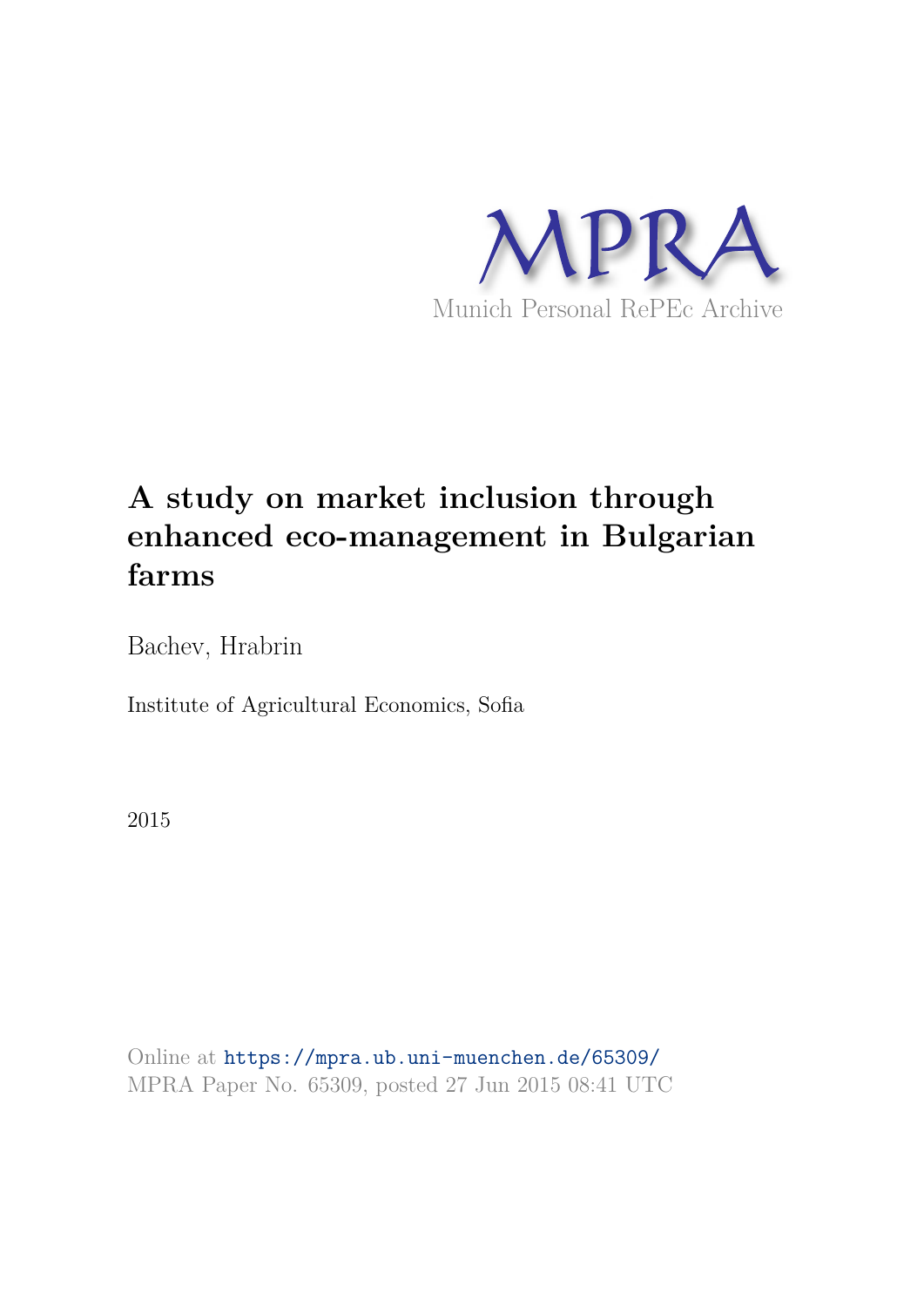# **A Study on Market Inclusion through Enhanced Eco-management in Bulgarian Farms**

# **Hrabrin Bachev<sup>1</sup>**

**Abstract:** Enhancing environmental performance is a prospective way for increasing market inclusion, effectiveness and sustainability of small-scale farms in Eastern Europe and Central Asia. Nevertheless, with very few exceptions, there are no studies on forms, factors and efficiency of "eco-driven" market inclusion of smallholders in modern supply chains in Bulgaria. This paper presents findings of a first large-scale study on state, driving forces, and efficiency of market inclusion of farms through enhanced eco-management in Bulgaria. First, we identify diverse forms of eco-management in farms with different size, market orientation, product specialization, and location. Second, we assess costs, effects, and efficiency of eco-management, including the extent it contributes to increased market inclusion of farms. Third, we specify critical personal, economic, contractual, institutional, etc. factors of managerial choice in the eco-active farms. Finally, we estimate perspectives of expansion of this particular mode of market inclusion, and suggest directions for improving public policies and business strategies of smallholders.

## **Introduction**

<u> 1989 - Jan Samuel Barbara, político establecido de la provincia de la provincia de la provincia de la provinci</u>

Enhancing environmental performance is a prospective way for increasing market inclusion, effectiveness and sustainability of small-scale farms in Eastern Europe and Central Asia, and around the globe (Bachev, 2011a; Biénabe, Berdegué, Peppelenbos and Belt; Bitzer, Wijk, Helmsing, and Linden; Harris, Brownet, Barrett, and Cadoret; Guidi; Marscheke and Wilkings; Silva, Leite, Clemente, and Perez; Murphy; Perez-Aleman; Prato and Longo; Sharma, Kumar, and Singh; Taylor; Torero; Vorley, Ferris, Seville, and Lundy). Eco-management improvement in the region has been driven by the increasing consumers and market demands for environmentally sound agriculture, the evolving requirements of vertical counterparts (suppliers, processors, retailers, exporters) for eco-friendly practices, novel institutional restrictions and opportunities (officially introduced new eco-standards and new public support measures for ecocompliance and eco-products), diverse private initiatives and collective actions of farmers (various professional codes of eco and related behavior, eco-norms, eco-performance), etc.

With very few exceptions (Bachev, 2011b, 2014) there are no studies on forms, factors and efficiency of "eco-driven" market inclusion of smallholders in modern supply chains in Bulgaria.

This paper presents findings of a first large-scale study on state, driving forces, and efficiency of market inclusion of farms through enhanced eco-management in Bulgaria. The study is based on a 2014 survey with 259 "eco-active" individual and family farms (Physical Persons $)^2$ .

<sup>&</sup>lt;sup>1</sup> Professor, Institute of Agricultural Economics, 125 "Tzarigradsko shose" Blvd, Blok 1, 1113 Sofia, Bulgaria, E mail: hbachev@yahoo.com

 $2$  The suvey was carried out during the National Agricultural Advisory Service's training on the Measure 214 "Agrienvironmental payments" of the National Program for Agrarian and Rural Development (NPARD). The training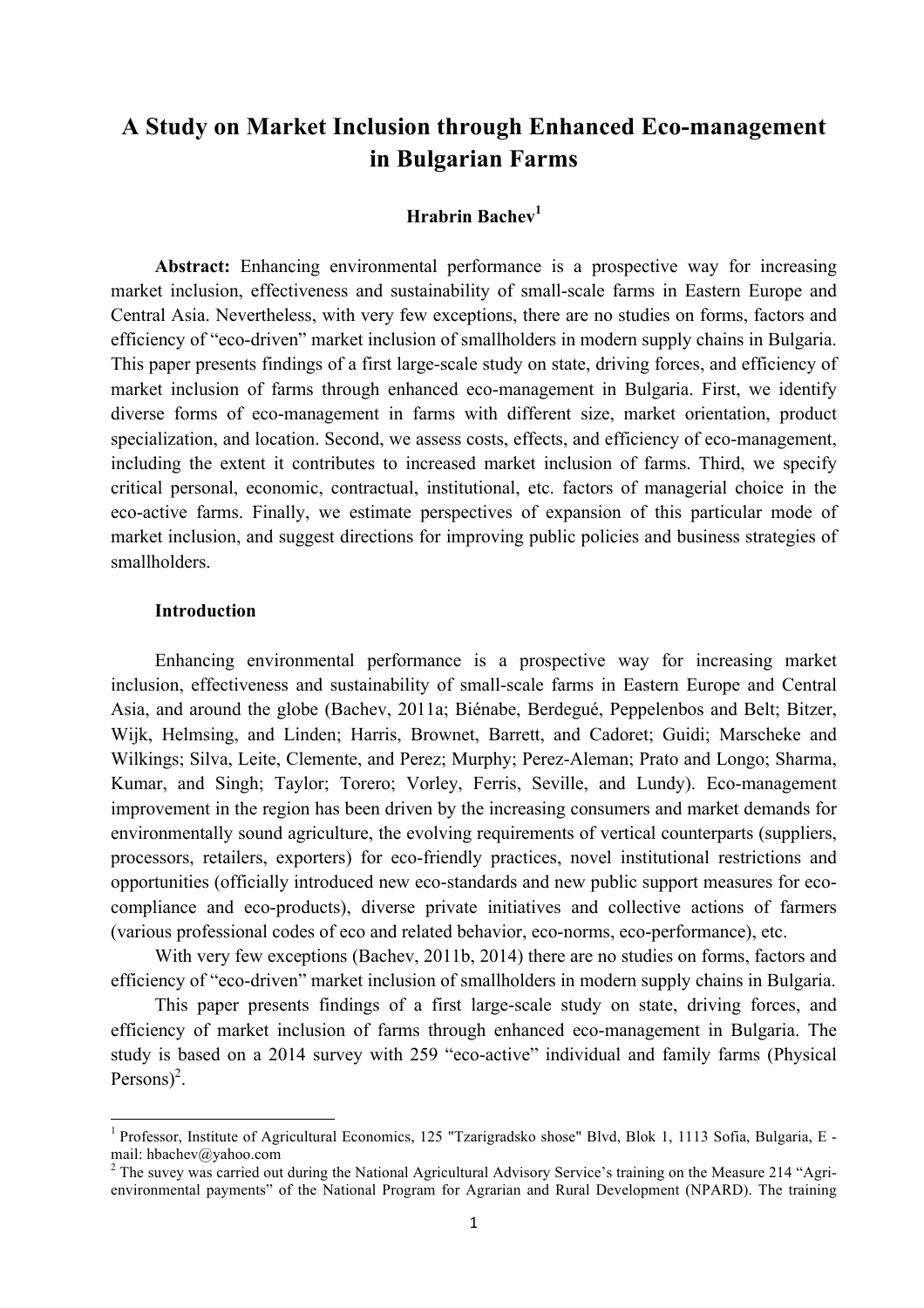The biggest proportion of surveyed holdings is self-determined as small (49%) or "semimarket" (15,1%) producers, 30,9% are middle sized, while the rest (1,9%) are large enterprises. A major part of the studied farms is specialized in permanent crops (34,7%), field crops (17,4%), mix crop-livestock production (14,3%), vegetables and mushrooms (11,2%), mix livestock production  $(10,8\%)$ , and mix crop production  $(7,7\%)$ , while a small portion is in grazing livestock (1,9%), beekeeping (1,5%), and pigs, poultry and rabbits (0,8%). Investigated farms are predominately located in plain (59,8%) and plain-mountainous (25,5%) regions, with a petite share in mountainous regions (8,9%), with lands in protected zones and territories (5,4%), in less-favored mountainous regions (6,9%), and in less-favored regions different from mountainous  $(3,5\%)^3$ .

First, we identify diverse forms of eco-management in farms with different size, market orientation, product specialization, and location. Second, we assess costs, effects, and efficiency of eco-management, including the extent it contributes to increased market inclusion of farms. Third, we specify critical personal, economic, contractual, institutional, etc. factors of managerial choice in the eco-active farms. Finally, we estimate perspectives of expansion of this particular mode of smallholders' market inclusion, and suggest directions for improving public policies and business strategies of small-scale producers.

In this study we have broadly incorporated the framework for assessing the system of agrienvironmental management presented in our previous publication (Bachev, 2014).

## **Forms and scope of environmental management**

Knowledge and implementation of principles of environmentally friendly agriculture is the base and determine the internal capability for effective eco-management in farms. None of the surveyed farms believe that it is "not important to know" the principles of environmentally sustainable agriculture, which proves a good understanding of the importance of ecomanagement integration in the overall farm management.

According to the more than a half of surveyed farmers, they know "well" or "good" the principles of environmentally friendly agriculture (Figure 1). With relatively higher internal capability for eco-management are the bigger holdings, farms with mix productions, and those with lands in less-favored mountainous regions. A small portion of farms improves the ecocapability by hiring an expert as 0,8% point out that they "have specialists in the farm, who knows well principles of environmentally friendly agriculture".

<u> 1989 - Andrea Santa Andrea Andrea Andrea Andrea Andrea Andrea Andrea Andrea Andrea Andrea Andrea Andrea Andr</u>

was free of charge and mandatory for all beneficiaries. Therefore, interested farmers had strong incentives and low costs (time for traveling and training, etc.) for participating. The survey covered 0,38% of all farms in the country registered according to the Regulation № 3, 1999 for creation and maintaining a register of agricultural producers.

<sup>&</sup>lt;sup>3</sup> Structure of surveyed farms by size, specialization and location approximately corresponds to the real structure of holdings of Physical Persons in the country. Nevertheless, among the eco-active farms there are relatively more specialized in permanent crops in comparison with other directions of production.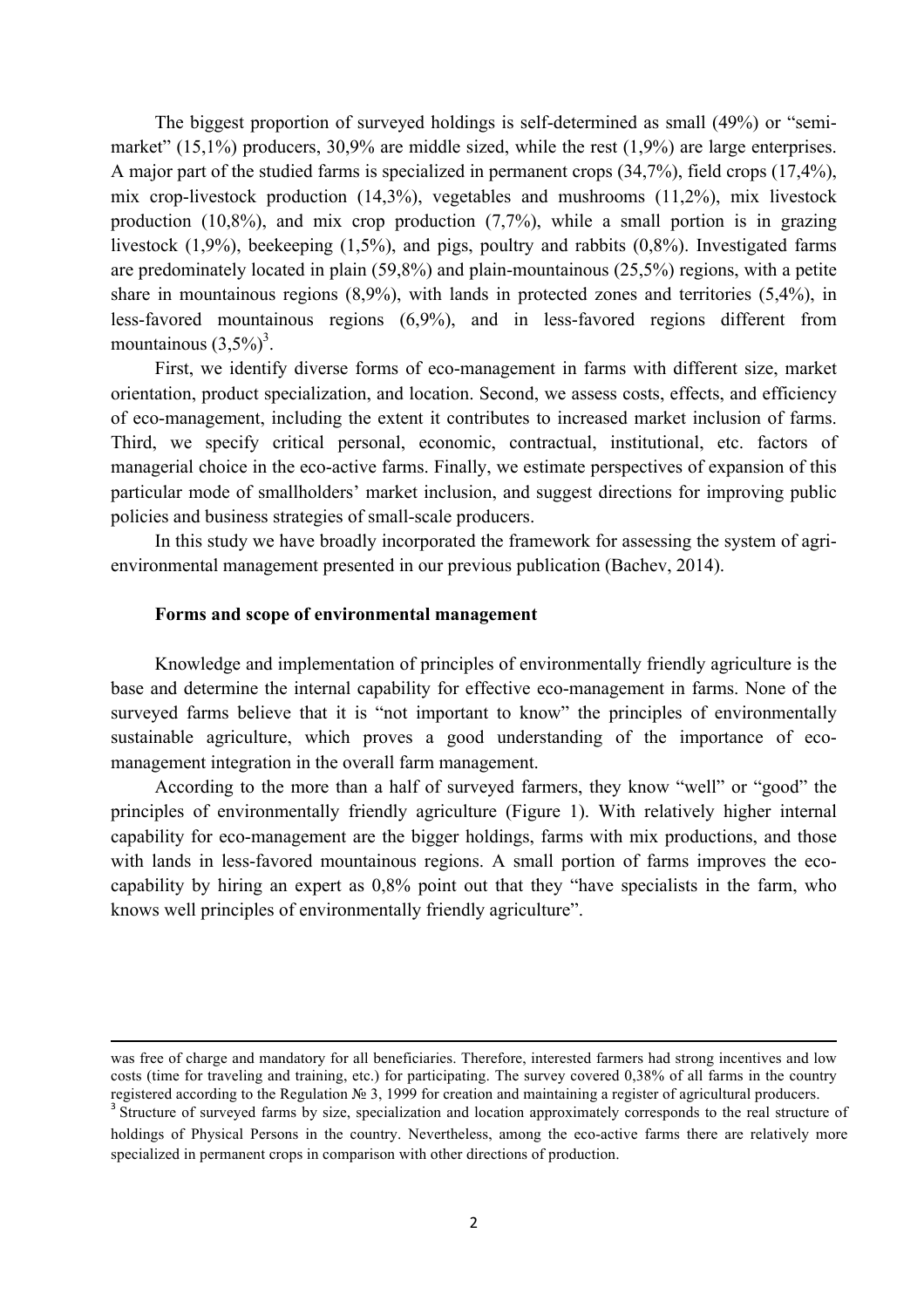# **Figure 1. Extent of knowledge of principles of environmentally friendly agriculture in ecoactive farms of Physical Persons of different type and location in Bulgaria\* (percent)**



*Source: survey with agricultural producers, May 2014 \*multiple answers*

Besides, more than a tenth of surveyed farms "use outside consultant if it is necessary", as the form of external supply with eco-knowledge is most popular among holdings which are predominately for subsistence (15,4%) and with a small size (12,6%), those specialized in grazing livestock (20%), field crops (17,8%) and permanent crops (14,4%), and holdings located in mountainous regions (17,4%), and with lands in protected zones and territories (21.4%).

However, in a third of the eco-active farms the level of competency in environmentally sustainable agriculture is "satisfactory". The later indicates that the internal capability for effective eco-management is low in a considerable portion of farms. The highest share of holdings with such features are among those specialized in grazing livestock (40%), vegetables and mushrooms (37,9%), permanent crops (37,8%), and mix crop-livestock productions (35%) as well as farms located in plain regions (34,8%), and in less-favored mountainous regions  $(50\%)$ .

Moreover, some farms (4,6%) study eco-principles "only if that is necessary", while a small proportion of them  $(1,5\%)$  reports they "do not know" the principles of environmentally sound agriculture. Therefore, in the future more efforts are to be put to improve the ecocompetency of farms in groups with low eco-culture through education, training, consultation, advises, etc.

Eco-competency is a necessary but not a sufficient condition for the effective ecomanagement. Due to various reasons (economic, technological, behavioral, etc.) and/or in different periods of time, farmers not always strictly implement the principles of environmentally friendly agriculture.

According to the majority of eco-active farms they implement "well" (47,1%) or "completely" (29,3%) the eco-principles in agriculture (Figure 2). Nevertheless, the share of farms implementing the later principles "satisfactorily" is not small (17,4%), while those "not implementing at all" are minority (0,4%).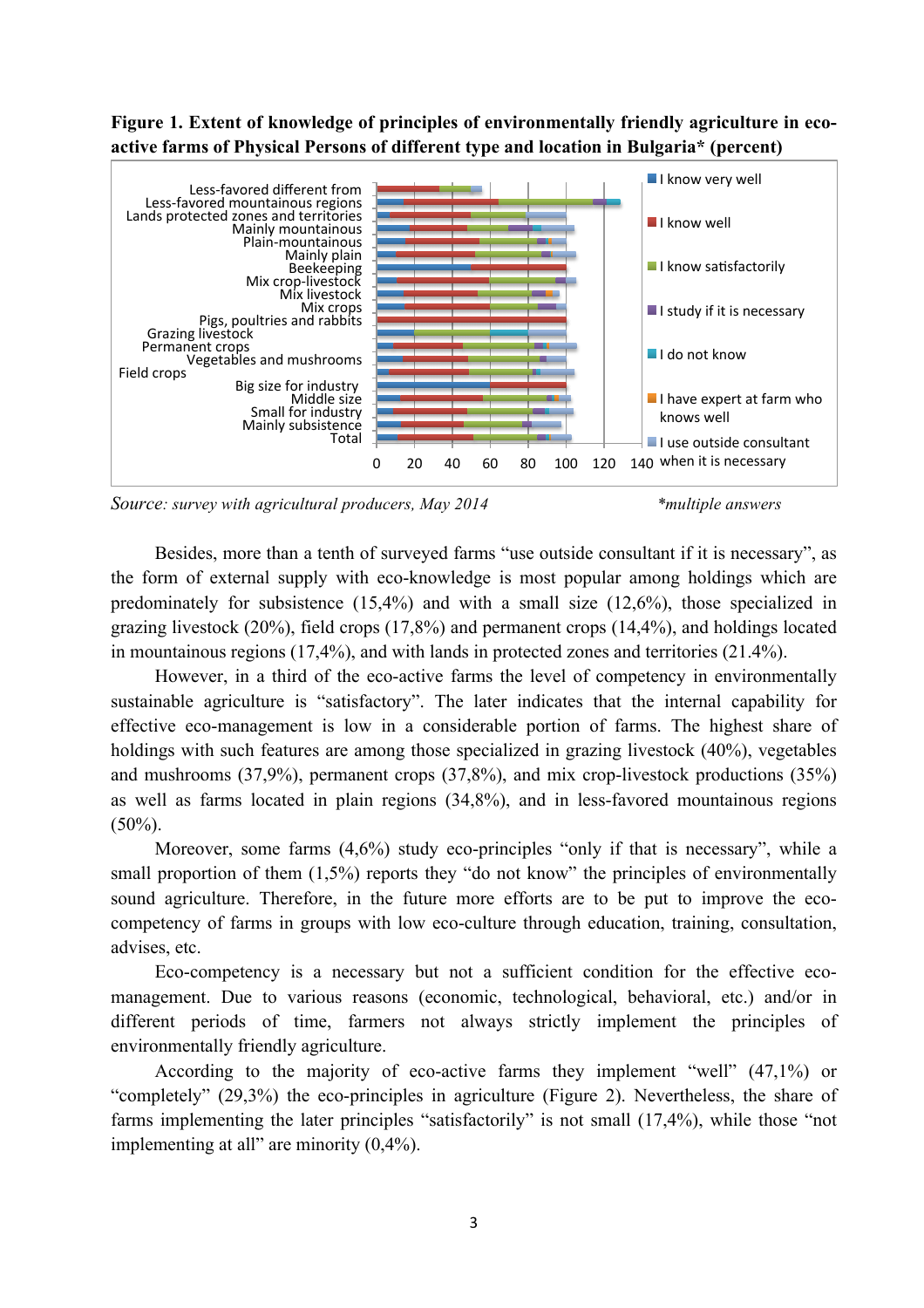# **Figure 2. Extent and conditions of enforcement of principles of environmentally friendly agriculture in eco-active farms of Physical Persons in Bulgaria (percent)**



*Source: survey with agricultural producers, May 2014*

A small fraction of surveyed holdings indicates that implementation and enforcement of eco-principles in the farm depends on certain conditions such as: economic justification, importance of eco-actions, existing ecological problem in the farm, a contract with the state, or collective actions with other agents. For none of the eco-active farms "existence of a private contract" is a condition for implementation of eco-principles, which shows that this particular form is not important at the current stage of development.

Transition to officially certified organic production is a major form for eco-management in Bulgarian farms (Bachev, 2011a, 2014). Here the eco-behavior of agricultural producers is regulated and stimulated by the dynamics of market demands and the premium to market prices of certified organic products. Simultaneously, the authenticity of products and adequacy of the eco-activity with the officially set standards is controlled by independent bodies.

Our survey has confirmed that a relatively bigger portion of the eco-active farms is already "certified for organic production" (23,5%), while another good proportion (27%) is "in а process of certification" (Figure  $3)^4$ .

<sup>&</sup>lt;sup>4</sup> Survey covered 51,2% of all farms "certified" or "in a certification process" for organic production in the country.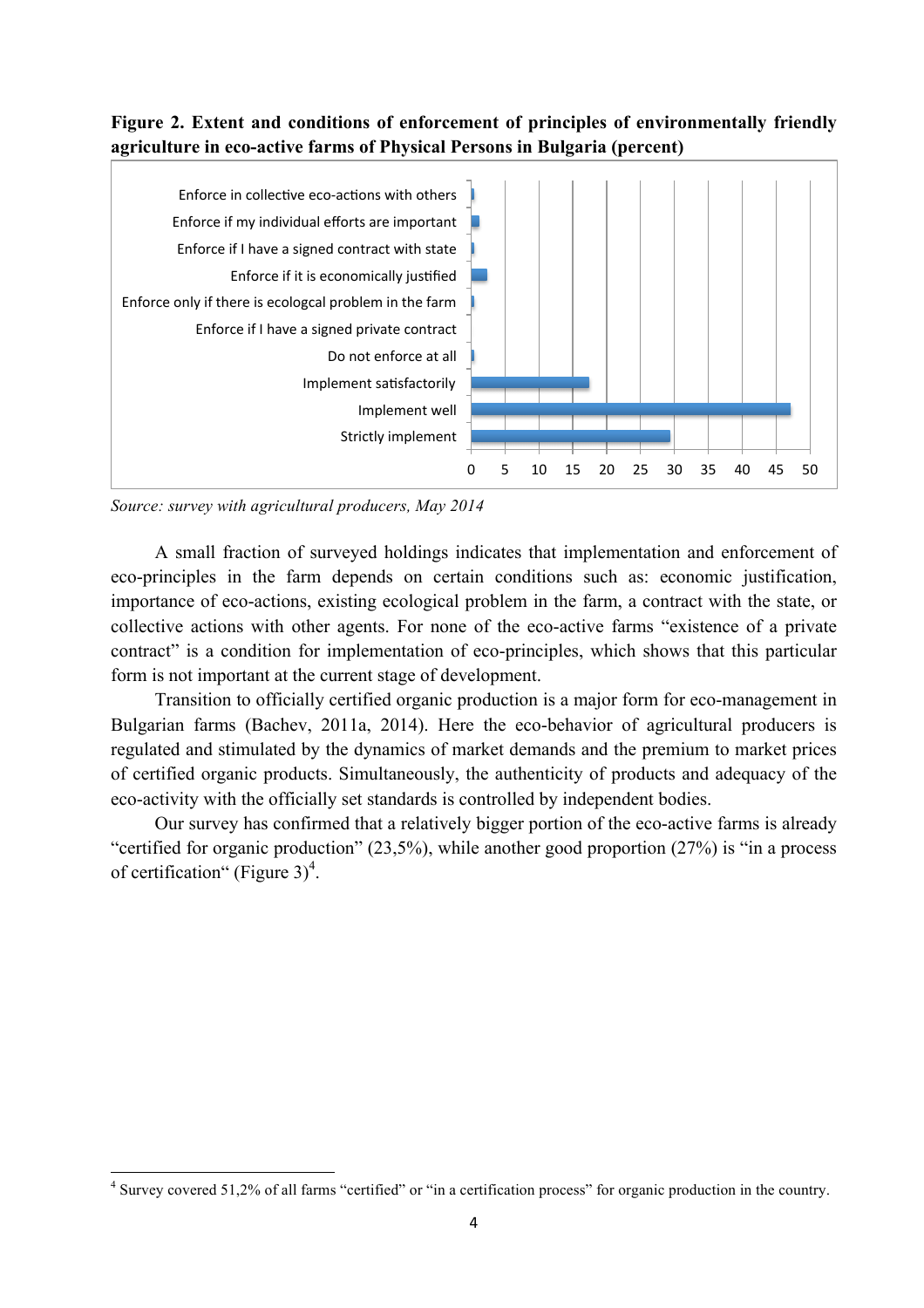# **Figure 3. Share of eco-active farms of Physical Persons applying different forms of ecomanagement in Bulgaria (percent)**



*Source: survey with agricultural producers, May 2014*

Furthermore, a part of the eco-active farms "experiment" with the organic agriculture along with the conventional production, as 14,3% of all surveyed inform they are "with mix organic and traditional production".

Other private and market forms for eco-management are less used in the eco-active farms – e.g. merely 1,5% of them are "with own eco-label, protected origin, etc.", 2,3% have "collective eco-label, protected origin, etc.", and 0,8% "provide eco and related services". At the same time, none of the surveyed farms is "integrated for eco-supply for a particular buyer" or has a "longterm contract for eco-supply for a particular buyer".

Nevertheless, there are widely employed informal private and market forms for ecomanagement as 9,3% of all surveyed holdings point out that they are "with naturally ecologically pure production", and 4,6% having built a "reputation for ecologically pure products". Furthermore, 22,4% of the holdings estimates that they are with "traditional production".

In addition, a good proportion of the surveyed farms are having plans for a "biocertification" (12,7%) or for "eco-label, protected origin, etc." (3,9%).

A portion of the eco-active farms also has own initiative or participates in another private, collective or state initiatives for protection of nature (Figure 4). For instance, 28,2% of holdings "implement own eco-initiative", some implement a contractual form as 9,3% report having "a signed private eco-contract", while 6,9% "a signed eco-contact with the state".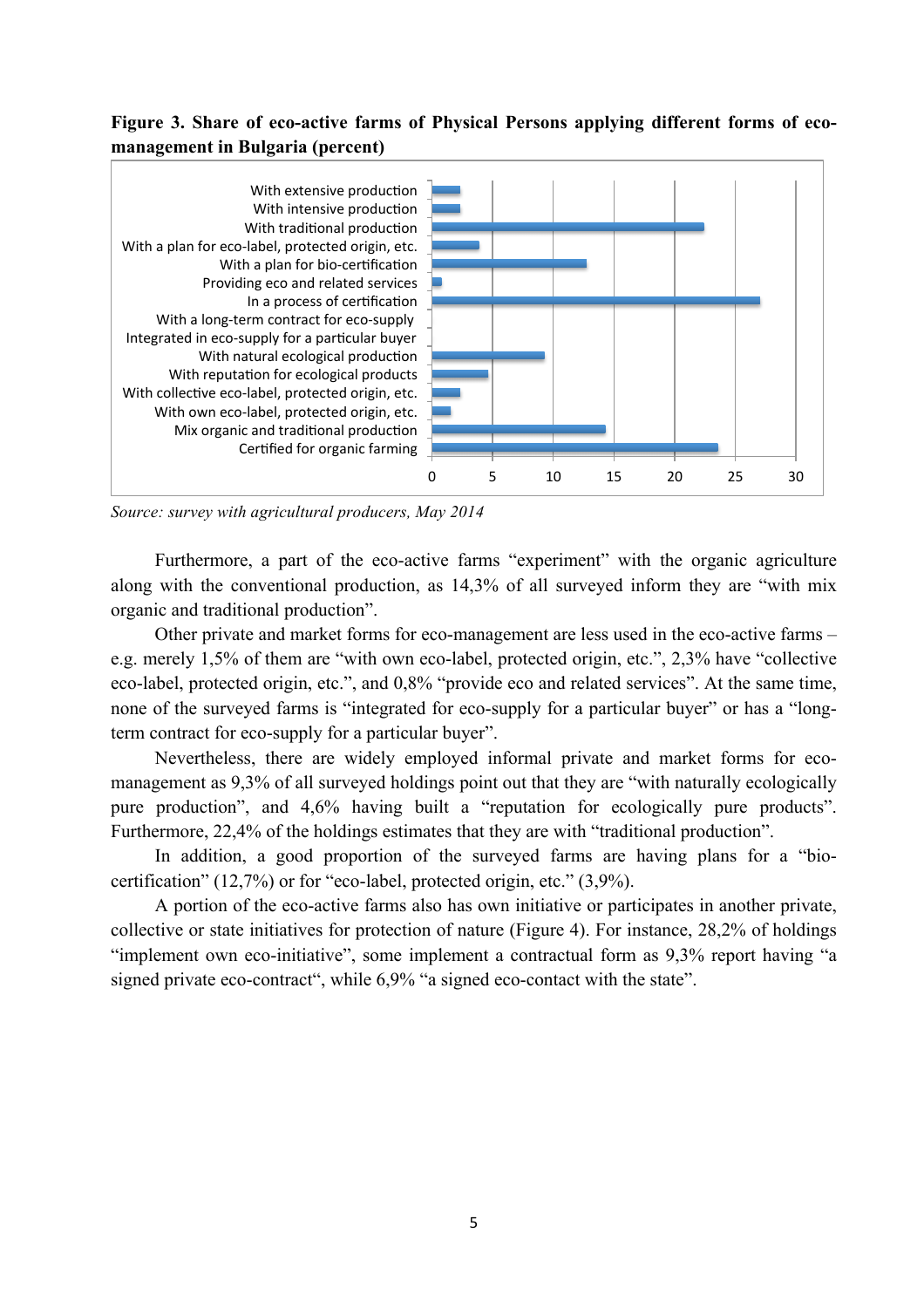# **Figure 4. Share of eco-active farms of Physical Persons participating in various initiatives for protection of nature in Bulgaria (percent)**



*Source: survey with agricultural producers, May 2014*

Furthermore, a part of the eco-active farms participate in eco-initiatives of other farms and organizations. For 8,1% of surveyed holdings that is "informal initiative of other farms", for 3,9% "eco-initiative of the state", and for 3,1% "eco-initiative of a non-governmental organization". Besides, a small fraction of all farms participates in "eco-initiative of a buyer"  $(1,9\%)$ , "eco-initiative of the supplier to the farm"  $(1,5\%)$ , "formal eco-initiative of other farms"  $(1,2\%)$ , "eco-initiative of the investor in the farm"  $(0,8\%)$ , and "eco-initiative of a creditor"  $(0,4%).$ 

A fraction of investigated farms (1,9%) also reports that they "participate in ecocooperative" (1,9%). The later use the cooperative form for realization of a higher ("collective") eco-effect or as a necessary condition for participating in some public or private initiative (e.g. public support program, integration strategy of a big buyer, etc.).

"Certified for organic production", "in a process of bio-certification" or "with a plan for bio-certification" are a good proportion of all eco-farms, where every another one applies ("officially certified" or "in transition to") the norms of organic agriculture (Figure 5). The greatest part of the certified for organic production is among bigger farms. Nevertheless, almost a quarter of small-scale holdings and (surprisingly) more than a tenth of "semi" market farms are already bio-certified. At the same time, in a process of bio-certification ("new comers") are mostly among the smaller scale farms. What is more, in near future every other of the "non/semimarket" eco-active farms (self-determined as "predominately for subsistence") will apply that "market-oriented" form of eco-management.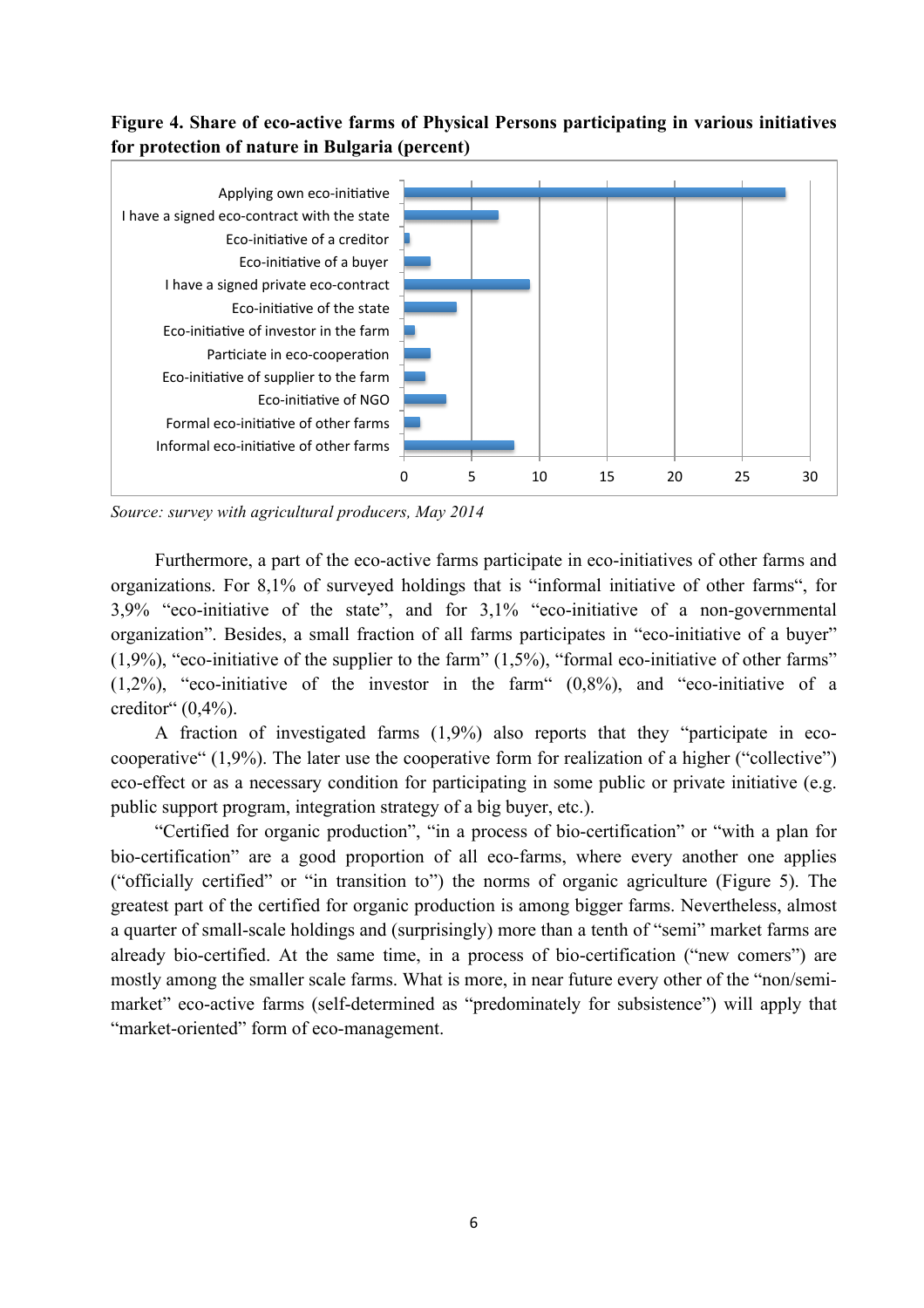# **Figure 5. Organic production in eco-active farms of Physical Persons of different type and location in Bulgaria (percent)**



*Source: survey with agricultural producers, May 2014*

The greatest proportion of farms specialized in permanent crops (38,9%), vegetables and mushrooms (20,7%), mix livestock production (25%), and mix crop-livestock production (21,6%) have completed bio-certification process. At the same time, the share of farms on organic market among other groups of production specialization is small or none. The later concerns farms with "pure" livestock specialization such as grazing livestock, pigs, poultry, and rabbits, and beekeeping.

Simultaneously, in a process of organic certification are farms of all type of specialization, as the biggest share is among the groups specialized in permanent crops (36,7%), beekeeping (75%), mix livestock production (35,7%), and mix crop-livestock productions (29,7%). Therefore, the majority of eco-farms farms specialized in permanent crops  $(75,6\%)^5$ , beekeeping (75%), and mix livestock (60,7%) and crop-livestock productions (51,4%) practically implement ("officially" or "in a transition to") the principles of organic agriculture.

The share of farms with bio-certification and in a process of certification, in the overall number of farms in plain-mountainous regions is in more advance stage. The same is true for the eco-active farms with lands in protected zones and territories, and those located in less-favored mountainous regions, in contrast with holdings in less-favored regions different from the mountainous (where there is still no bio-certified Physical Person).

#### **Efficiency of farms' eco-management and market inclusion**

The greatest part of the surveyed eco-active farmers (71%) are with relatively little "agricultural experience" and involved in farming for a period up to 5 years, including 22,7%

<sup>&</sup>lt;sup>5</sup> The share of eco-farms "certified" or "in a process of certification" in permanent crops  $(51,9%)$  is higher than the same proportion for the country (48,4%).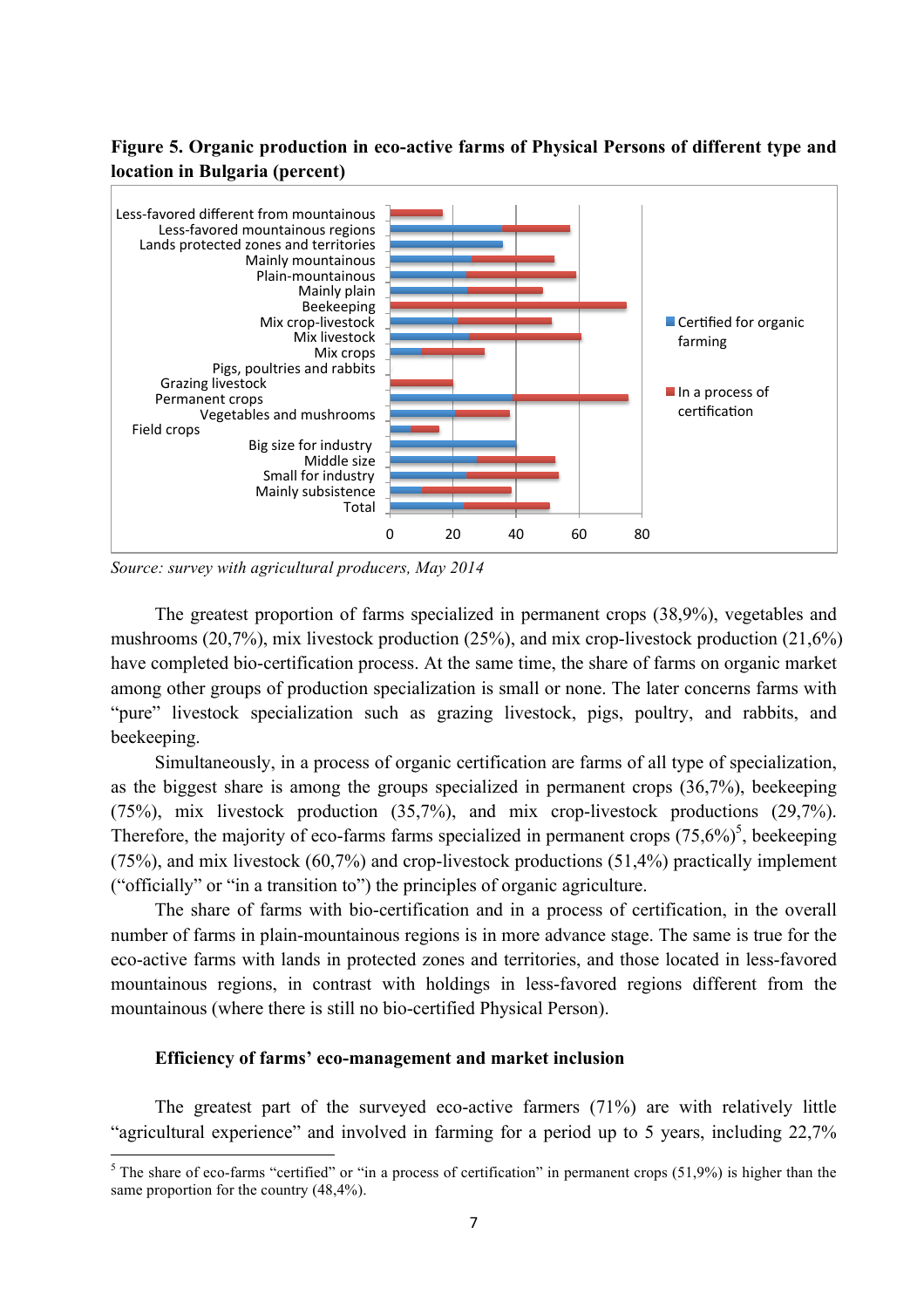"less than 2 years" (Figure 6). The rest are with prolong farming experience, but with needs for additional information and training for the agri-environmental measures of the NPARD and/or a formal certification in that area.



**Figure 6. Period in which eco-active farms of Physical Persons are involved in farming and environmental protection in Bulgaria (percent)** 

The majority of the eco-active farmers (41,3%) indicate that the period in which they take care for natural environment is between 2 to 5 years (Figure 6). More than 28% of them are with a long-term experience (6 and more years) in environmental protection. Nevertheless, for a considerable portion of all farms (29,7%), the period associated with the protection of natural environment is short ("up to 2 years").

There is also a correlation between the period in which farmers are involved in farming activity and the period in which they are involved in environmental protection. Therefore, we can safely make some estimates about the costs, the effects and the efficiency associated with the eco-management activity of surveyed holdings.

Improved eco-management is inevitably associated with an augmentation of production and transaction costs of different type. Our survey has also found out that for a big part of the eco-active farms the environment protection activity is connected with a "high" augmentation of long-term investments (25,9%), overall production costs (20,5%), expenditures for registration, tests, certification, etc. (20,5%), and specialized costs for conservation of natural environment (20,1%) (Figure 7).

*Source: survey with agricultural producers, May 2014*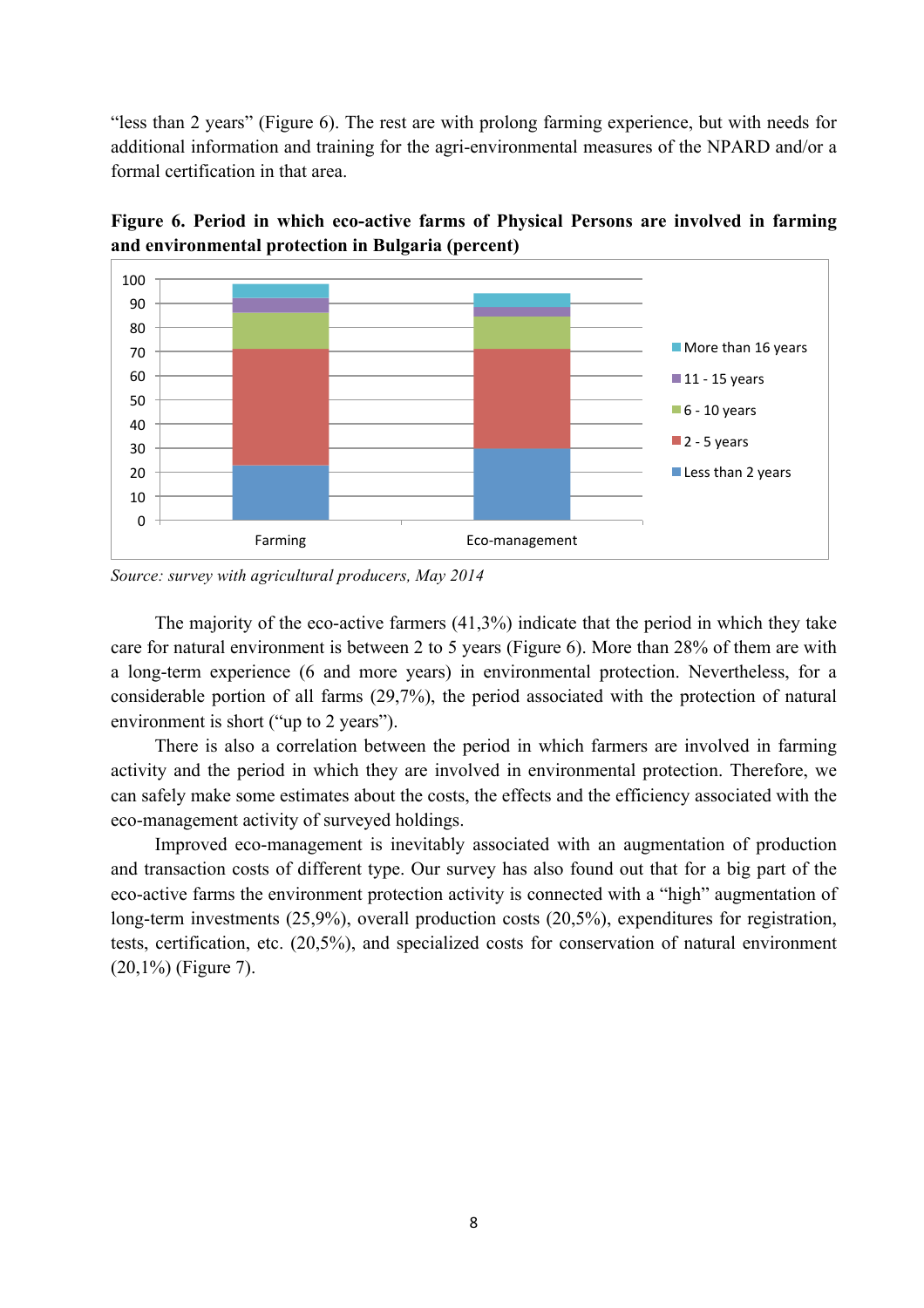# **Figure 7. Extent of augmentation of costs of eco-active farms of Physical Persons associated with environmental protection in Bulgaria (percent)**



*Source: survey with agricultural producers, May 2014*

Majority of the eco-active farms also report that the eco-management is associated with "average" growth in the specialized costs for protection of natural environment (42,1%), overall production costs (39,4%), long-term investments (35,9%), overall management costs (34,7%), costs for acquiring information, training, and consultations (33,6%), costs for studying official regulations and standards (33,2%), costs for participation in programs for public support (32%), costs for marketing of products and services (31,3%), costs for private negotiations and contracts (30,1%), costs for registrations tests, certifications, etc. (29,7%), costs for cooperation with others (26,6%), and costs for resolutions of disputes and conflicts (23,5%).

The overall activities of eco-active farms are associated with positive, negative or neutral impacts on different components of natural environment (such as soils, waters, air, biodiversity, climate, etc.). According to a good part of the surveyed farms their activity is associated with positive effects in relation to soils quality (54%) and biodiversity (35,9%) (Figure 8). Also not so small fraction of the farmers believes their activity has positive impact on air quality (19,7%), climate (15,4%), surface (14,7%) and ground (13,9%) waters, and landscape (12,7%).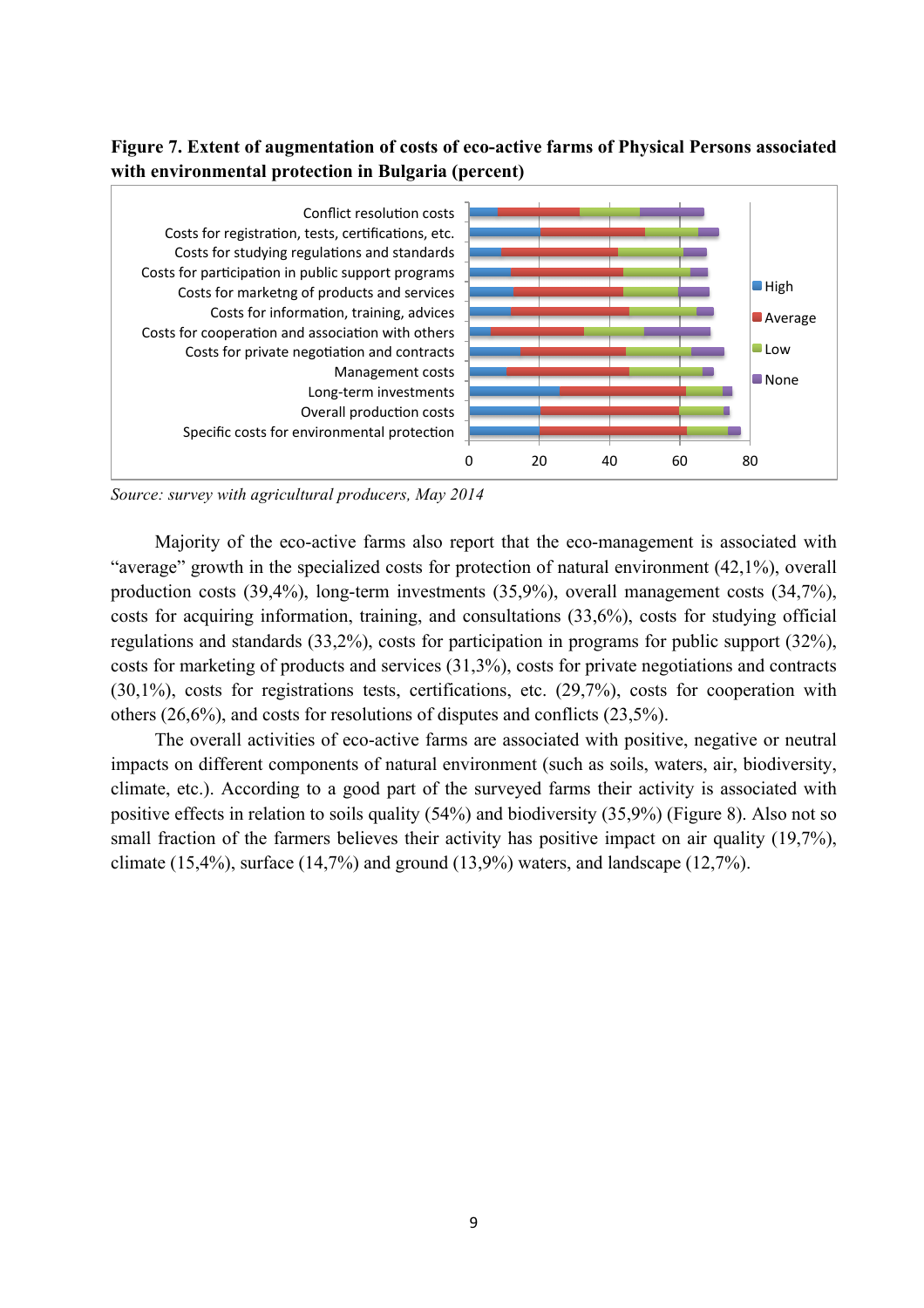



*Source: survey with agricultural producers, May 2014*

Furthermore, the majority of respondents to that question<sup>6</sup> also think that their overall activity does not affect climate, ground waters, surface waters, landscape, and air quality – accordingly 33,7%, 28,3%, 27,7%, 25,9%, and 24,9% of all questioned holdings.

Only a small fraction of the eco-active farms estimates that their overall activity is associated with negative effects related to natural environment, and that is mostly true for the negative impact on ground waters (4,6%), climate (4,2%) and soil quality (3,9%).

Furthermore, the natural environment protection activity of the majority of eco-active farms is associated with an augmentation of ecological efficiency of the farm, as for 21,6% of them that is in a "high" extent, for 39,4% in "average", and for 7,3% in a "small" scale (Figure 9).

<sup>&</sup>lt;u> 1989 - Jan Samuel Barbara, político establecido de la provincia de la provincia de la provincia de la provinci</u>  $6$  64,1% of all surveyed farms.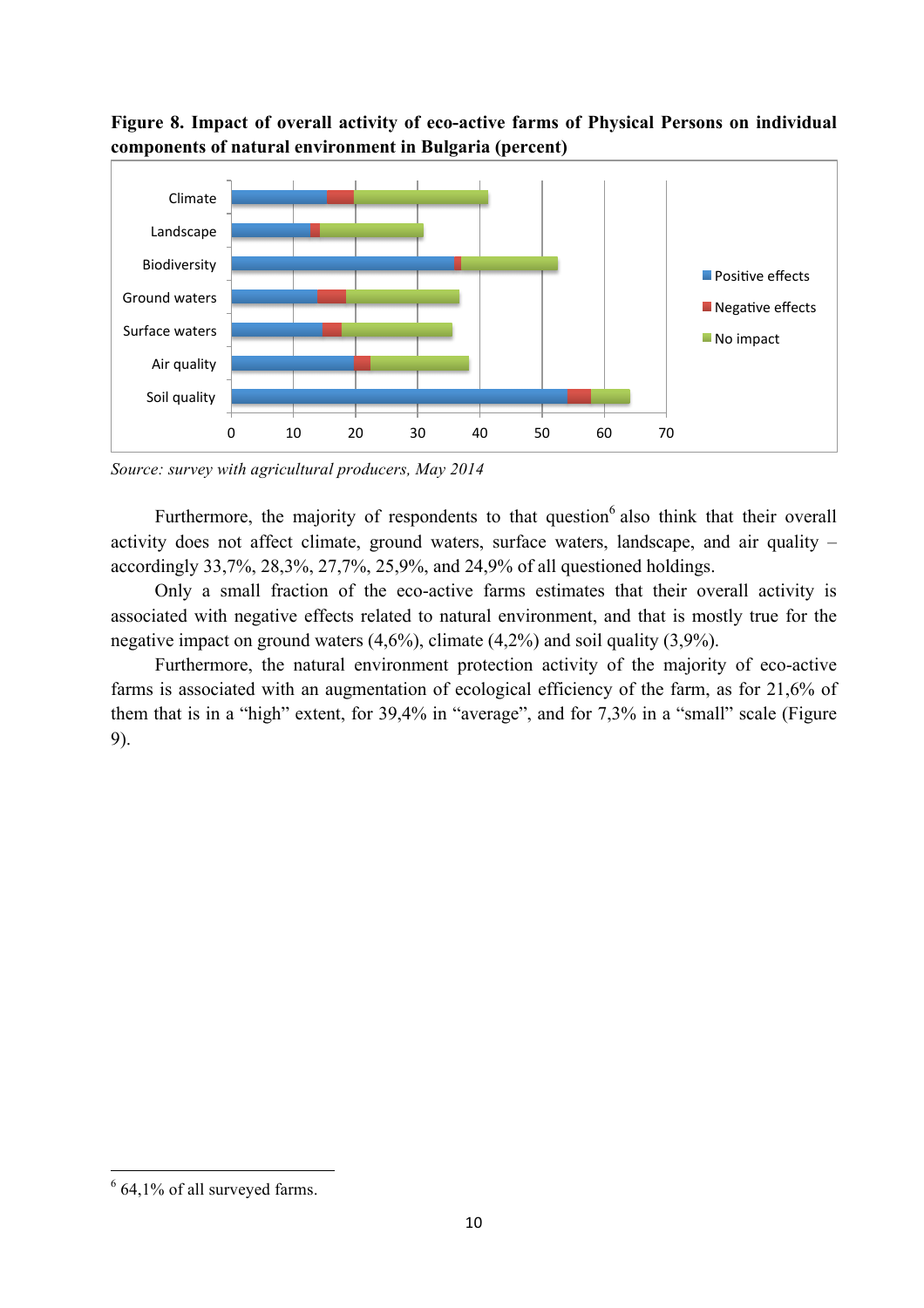# **Figure 9. Share of eco-active farms of Physical Persons of different type and location in Bulgaria in which environmental protection activity is associated with increased ecological efficiency (percent)**



*Source: survey with agricultural producers, May 2014*

The eco-activity of holdings leads to a big increase in the farm ecological efficiency for a greatest portion of those specialized in beekeeping (75%), pigs, poultry and rabbits (50%), and mix crops-livestock production (29,7%), and farms located in less-favored mountainous regions (57,1%), and with lands in protected zones and territories (28,6%).

On the other hand, for a minor fraction of small-sized holdings (4,7%) and those specialized in permanent crops (5,6%), and vegetables and mushrooms (3,4%) as well as farms located in less-favored mountainous regions (5,6%), plain–mountainous (93%) and mainly plain (1,9%) regions, the eco-activity is not connected with any change in ecological efficiency.

Our survey has also found out that the enhanced environmental management of eco-active farms leads to a certain improvement in their economic performance as well as a greater market inclusion. Almost two-third of the surveyed holdings points out an "increased economic efficiency" and "improved market access", above 58% "increased sales", around 46% "improved competitiveness", more than 45% "increased productivity", almost 36% "increased profitability", nearly 27% "increased productivity", and almost one fifth a "greater integration" with vertical counterparts" (Figure 10).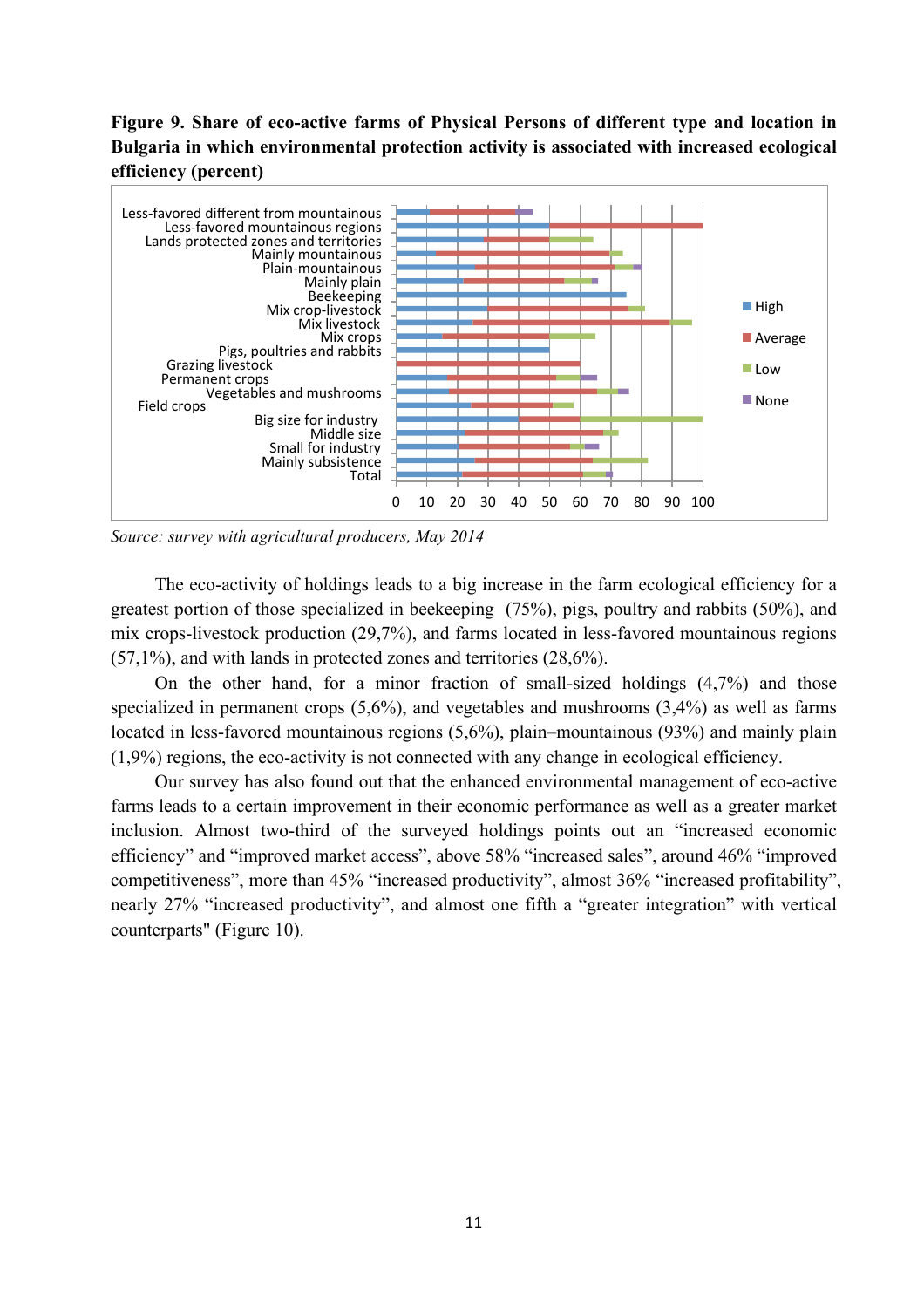# **Figure 10. Share of eco-active farms of Physical Persons in which enhanced ecomanagement leads to improve economic performance in Bulgaria (percent)**



*Source: survey with agricultural producers, May 2014*

The economic efficiency associated with the improved eco-management reflects the effects of increased productivity, profitability, competitiveness and market inclusion.

According to the greatest portion of the eco-active farms, their environment protection activity is associated with an augmentation of farm economic efficiency, as for 21,6% of them that is to a "great" extent, for 39,4% in "average" extent, and for 7,3% "insignificantly" (Figure 11).

**Figure 11. Share of eco-active farms of Physical Persons of different type and location in Bulgaria in which environmental protection activity is associated with increased economic efficiency (percent)**



*Source: survey with agricultural producers, May 2014*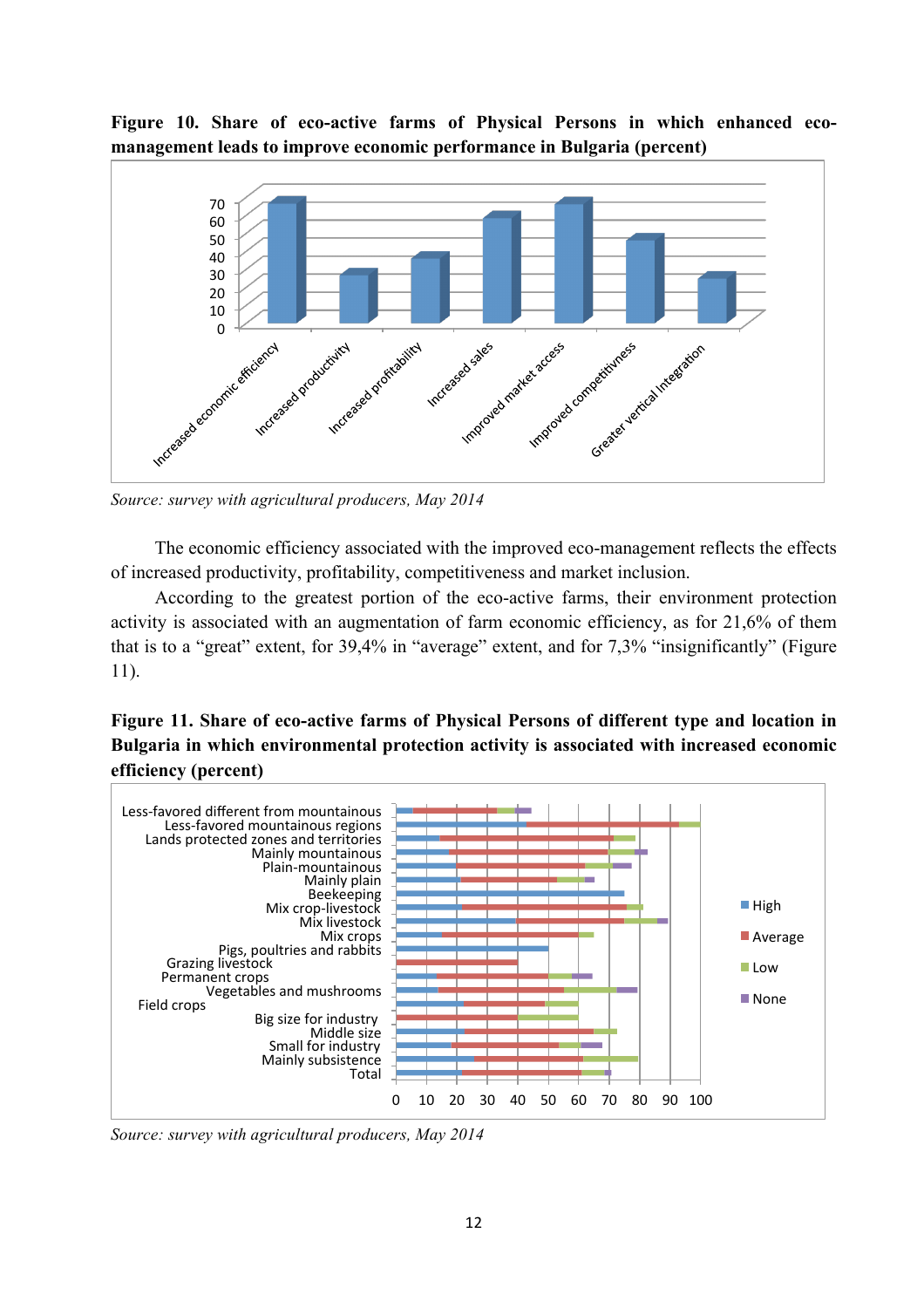What is more, all holdings in the sub-group "semi-market" (mainly subsistence) farms have registered some improvement in the economic performance, while that share with a high increase in the efficiency is larger than the average one. On the other hand, merely 2,3% of the eco-active holdings do not report any change in the economic efficiency as a result of improved eco-management. Therefore, there is strong evidence that enhanced environmental management is associated with improved economic performance in studied farms.

To the greatest extent the eco-activity leads to increasing economic efficiency of farms specialized in beekeeping (75%), pigs, poultry and rabbits (50%), and mix livestock production (39,3%), and holdings located in less-favored mountainous regions (42,9%).

At the same time, for a considerable portion of farms specialized in vegetables and mushrooms  $(6,9\%)$ , permanent crops  $(6,7\%)$ , holdings with smaller size  $(7,1\%)$ , and those located in plain-mountainous (6,1%), less-favored different from mountainous (5,6%), and mountainous (4,3%) regions, the eco-activity is not connected with any positive change in the economic efficiency.

## **Factors for managerial choice for improved eco-management**

Diverse personal, economical, market, social, etc. factors in various magnitude stimulate or restrict activities of agricultural producers for protection of natural environment.

Our sturdy has found out that the owners and/or managers of a significant fraction of the eco-active farms are males (69,1%). Nevertheless, the share of female owners/managers is not small  $(29,3\%)^7$  and much higher than the average for all farms in the country<sup>8</sup>. The later indicates gender preferences toward environmentally sound farming in the country and a stronger involvement of female entrepreneurs in that new venture.

The majority of owners and/or managers of eco-active holdings are younger than 55  $(71,8\%)$ , which proportion is higher than the average for all farms in the country<sup>9</sup>. Moreover, most farm managers are "young farmers" (younger than 40) - 47,9% of all surveyed. The later indicates the importance of the group of younger entrepreneurs/producers for (interests in) ameliorating environmental efficiency.

According to the farm managers the environmental actions of most eco-active farms to the greatest extent is stimulated by the: "personal conviction and satisfaction of the farmer from ecoactivity" (29%), "participation in public support programs" (23,6%), "received direct public subsidies" (22,4%), "professional eco-training of the farmer and the hired labor" (21,6%), "access to farm and eco-advices" (20,8%), "market competition" (20,5%), "possibilities to increase profit" (20,5%), "eco-benefits for the farm in longer-term" (18,5%), "EU policies" (17,4%), and "available eco-information and innovations" (16,6%) (Figure 12).

<u> 1989 - Jan Samuel Barbara, político establecido de la provincia de la provincia de la provincia de la provinci</u>

 $70,4\%$  of surveyed farms are partnerships.

 $8\,77,2\%$  of all farm managers in the country are male and 22,7% female (MAF, 2010).

 $9$  37,3% of all farm managers in the country is bellow 55 (MAF, 2010).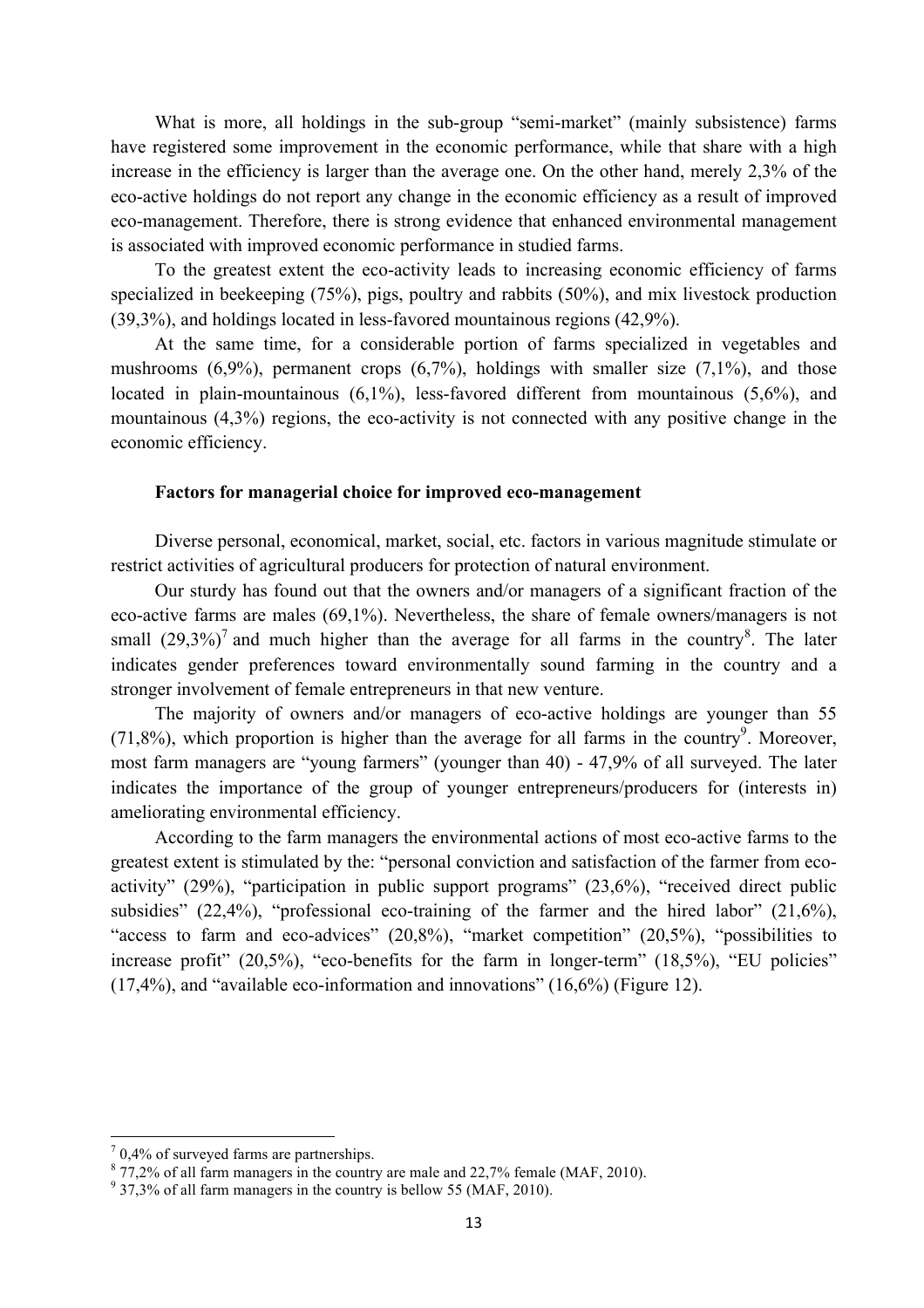# **Figure 12. Extent in which eco-activities of eco-active farms of Physical Persons is stimulated by various factors in Bulgaria (percent)**



*Source: survey with agricultural producers, May 2014*

According to the biggest part of all surveyed farms their eco-activities mostly is restricted by the following factors: "state control and sanctions" (14,3%), "amount of direct costs for ecofriendly activity" (14,3%), "state policies" (13,9%), "farm's financial capability" (12,7%), and "tax preferences"  $(10,4\%)$  (Figure 13).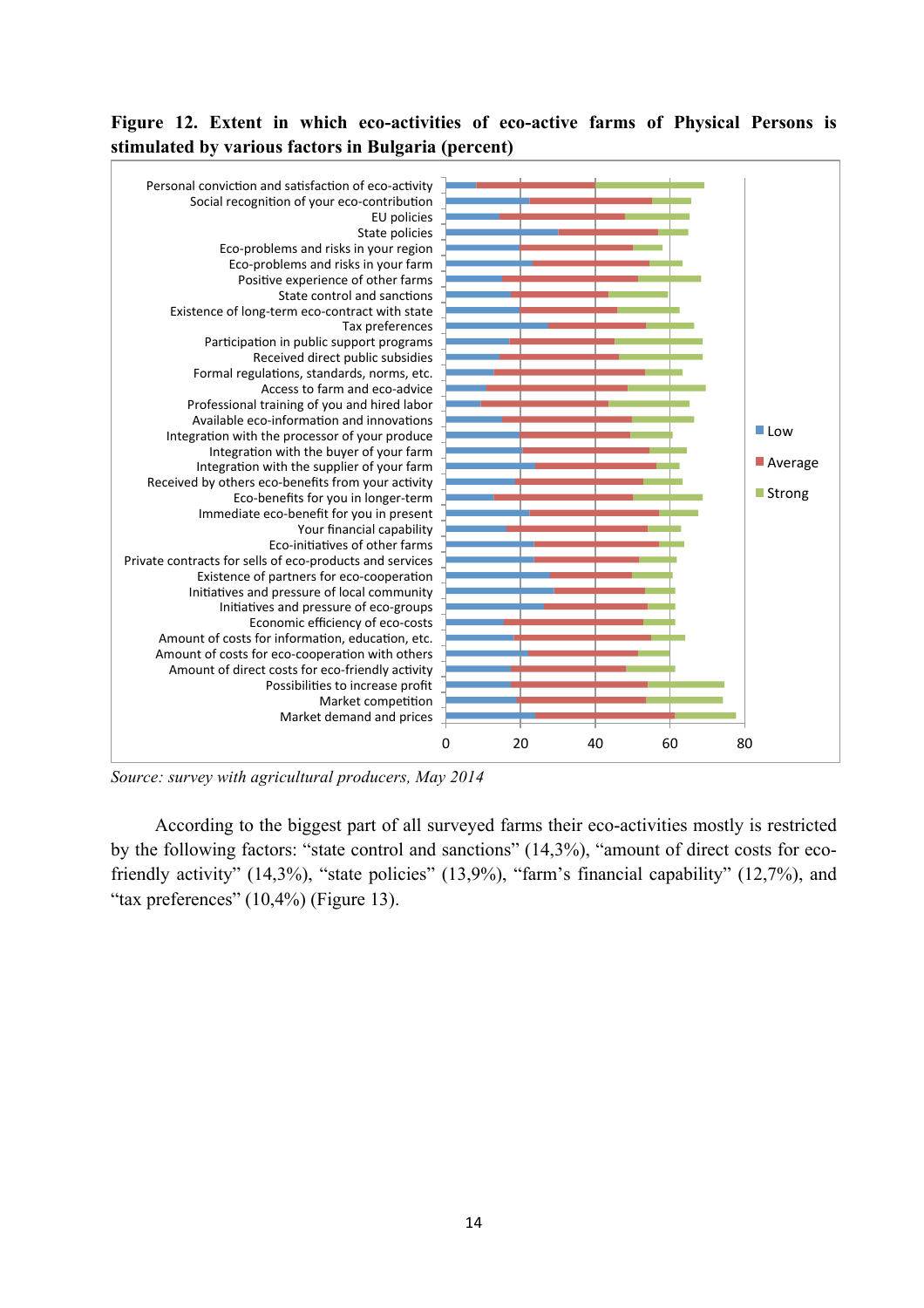# **Figure 13. Extent in which eco-activity of eco-active farms of Physical Persons is restricted by various factors in Bulgaria (percent)**



*Source: survey with agricultural producers, May 2014*

Therefore, the identified above incentives and restrictions for the agricultural farms are to be taken into account in the process of improvement of public policies and programs for agroecology and eco-management in the country.

The public support with diverse instruments of EU CAP is an important factor for the improvement of eco-management in farms. For instance, direct Area-based payments are linked with a requirement to "keep farmland in a good agronomical and ecological state", participation in NPARD's measures is associated with a compliance of "good agricultural practices" (including appropriate protection of soils, waters, biodiversity, animal welfare, etc.), involvement in the NPARD "environmental measures" aims at implementation of higher ecostandards in comparison to the good agricultural practices, etc.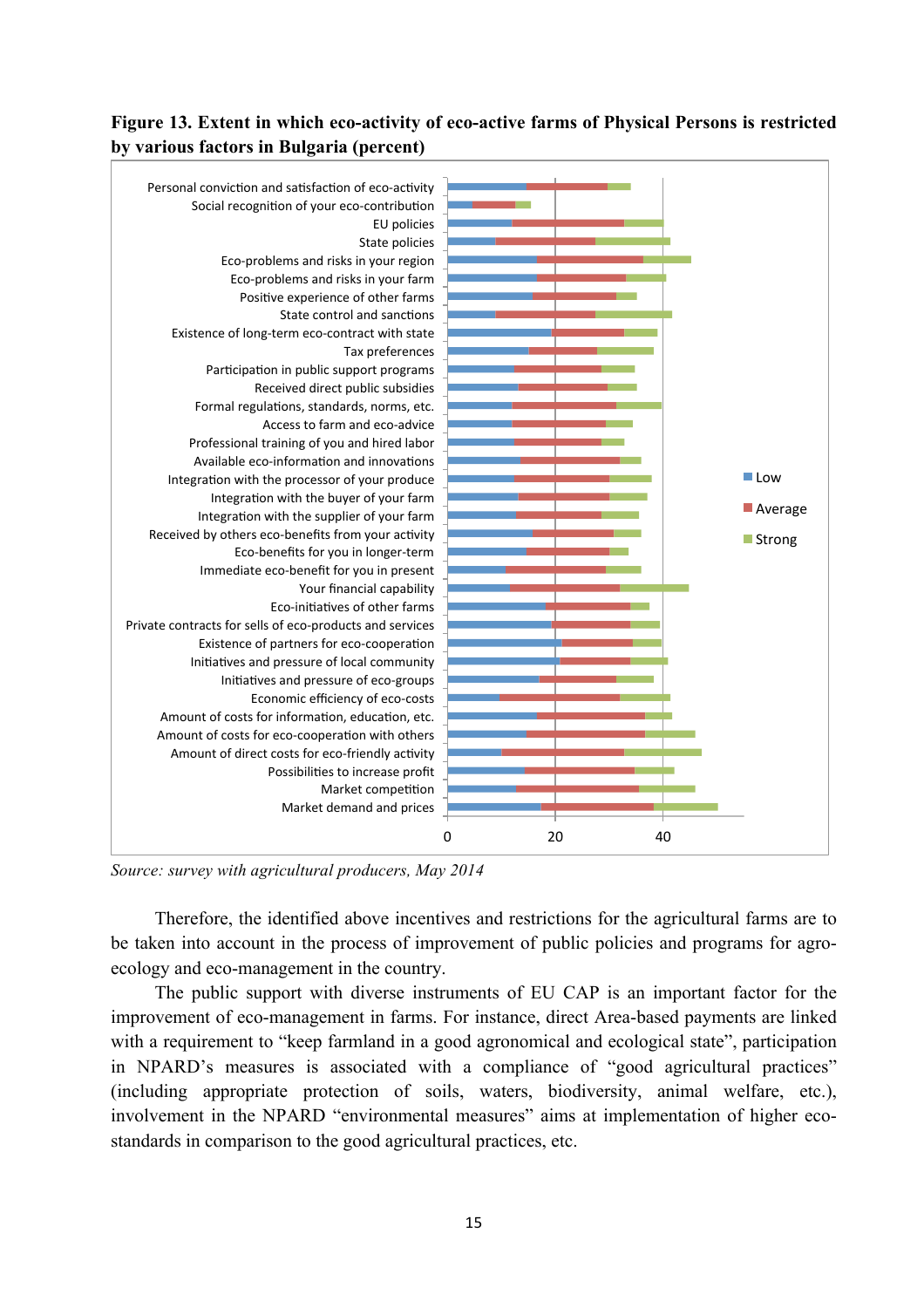What is more, various forms of public intervention (subsidizing, zoning, mandatory econorms and standards, market support, etc.) leads to development of diverse bilateral, trilateral, hybrid, etc. forms of governance of agrarian sphere and for agri-eco-management (Bachev 2014). All they let improve the overall and the environmental protection capabilities of farms, and conserve, restore and/or improve natural resources through farming activity.

In particular, public subsidies make "economically possible" the agricultural activity in "less-favored" regions and in "protected zones and territories" (national parks, reserves, NATURA 2000 areas, etc.) supporting conservation of soil fertility, natural biodiversity, services of (agro)eco-systems, etc.

Received public support by the eco-active farms is relatively higher than the average in the country for farms of similar type and location $10$ .

Most of the surveyed farms, which "received" (in the past) or "currently receiving" support are through following instruments: Measure 214 "Agro-environmental payments" (56,4%), Directs Area-based Payments (46,3%), Measure 141 "Semi-subsistence farming" (43,6%), Measures 111, 114 and 143 "Professional training and advise" (39%), National tops-ups for products, livestock, etc. (30,9%), Measure 112 "Setting up of young farmers" (30,5%), and Measure 121 "Modernization of agricultural holdings" (26,2%) (Figure 14).

# **Figure 14. Share of eco-active farms of Physical Persons supported with different instruments of EU CAP in Bulgaria (percent)**



*Source: survey with agricultural producers, May 2014*

<u> 1989 - Jan Samuel Barbara, político establecido de la provincia de la provincia de la provincia de la provinci</u>

For other NPARD measures, the share of participating eco-active farms is relatively small. Nevertheless, comparing to the common level in the country, the eco-active farms take to a

<sup>&</sup>lt;sup>10</sup>Assessment of the level and the impact of public support with individual instruments of EU CAP to agriculturl farms of different type in the country are done Bachev *et al*.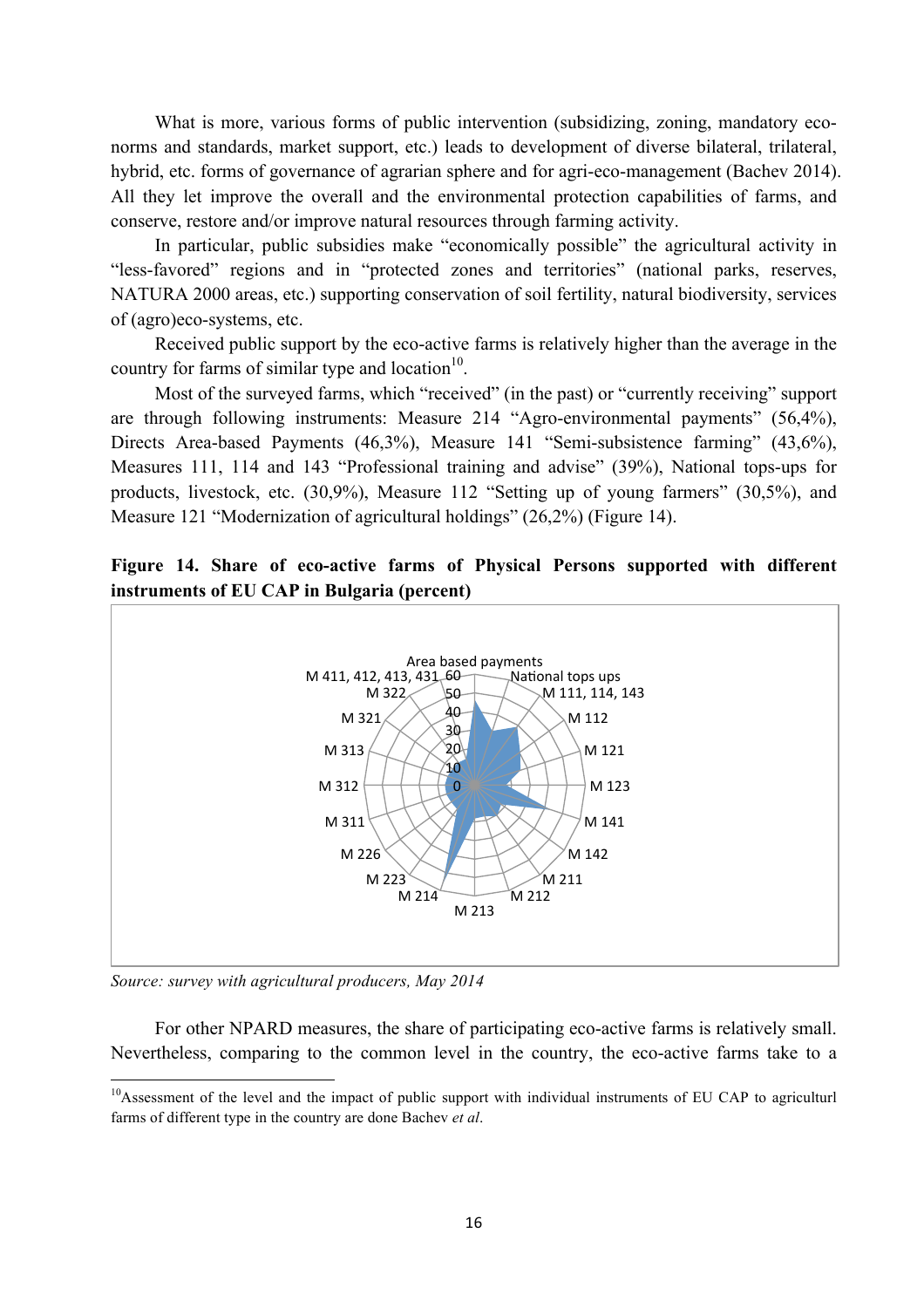greater extent advantage from the "environmental measures" of NPARD such as: Measure 214 "Agro-environmental payments", Measure 211 "Natural handicap payments to farmers in mountain areas" (20,5%), Measure 212 "Payments to farmers in areas with handicaps, other than mountain areas" (17,8%), and Measure 213 "Payments for NATURA 2000 for farmlands"  $(18,1\%)$ .

Furthermore, our sturdy has found out that the individual mechanisms for public support impact unequally the eco-farms, which received or are receiving public aid (Figure 15). According to the majority of surveyed farms, the biggest ("average" or "strong") impact on their farms have been caused by: the Measures 111, 114  $\mu$  143 "Professional training and advices" (86,1%), Measure 214 "Agro-environmental payments" (84,2%), "Direct Area-based EU subsidies" (72,5%), Measure 112 "Setting up of young farmers" (72,2%), Measure 141 "Semisubsistence farming" (68,1%), Measure 121 "Modernization of agricultural holdings" (60,3%), Measure 211 "Natural handicap payments to farmers in mountain areas" (50,9%), "National tops ups for products, livestock, etc." (46,3 %), Measure 213 "Payments for NATURA 2000 for farmlands" (42,6%), Measure 212 "Payments to farmers in areas with handicaps, other than mountain areas"  $(41,3\%)$ , and Measure 142 "Setting up producer groups"  $(41,3\%)$ .

**Figure 15. Impact of EU CAP instruments on supported eco-active farms of Physical Persons in Bulgaria (percent)** 



*Source: survey with agricultural producers, May 2014*

The impact of remaining instruments of the CAP on most eco-active beneficiaries is "low" or "none". What is more, a part of the supported farms evaluate the impact of certain public instruments on their holdings as "negative". The later concerns more than 7% of the beneficiaries from the Measure 223 "First afforestation of non-agricultural land", Measure 226 "Restoring forestry potential and introducing prevention actions", Measure 311 "Diversification into non-agricultural activities", Measure 312 "Support for the creation and development of micro-enterprises ", and Measure 313 "Encouragement of tourism activities" as well as more than 5% for the Measure 112, Measure 121, Measure 211, Measure 321, Measure 322, and Measures 411, 412, 413, 431.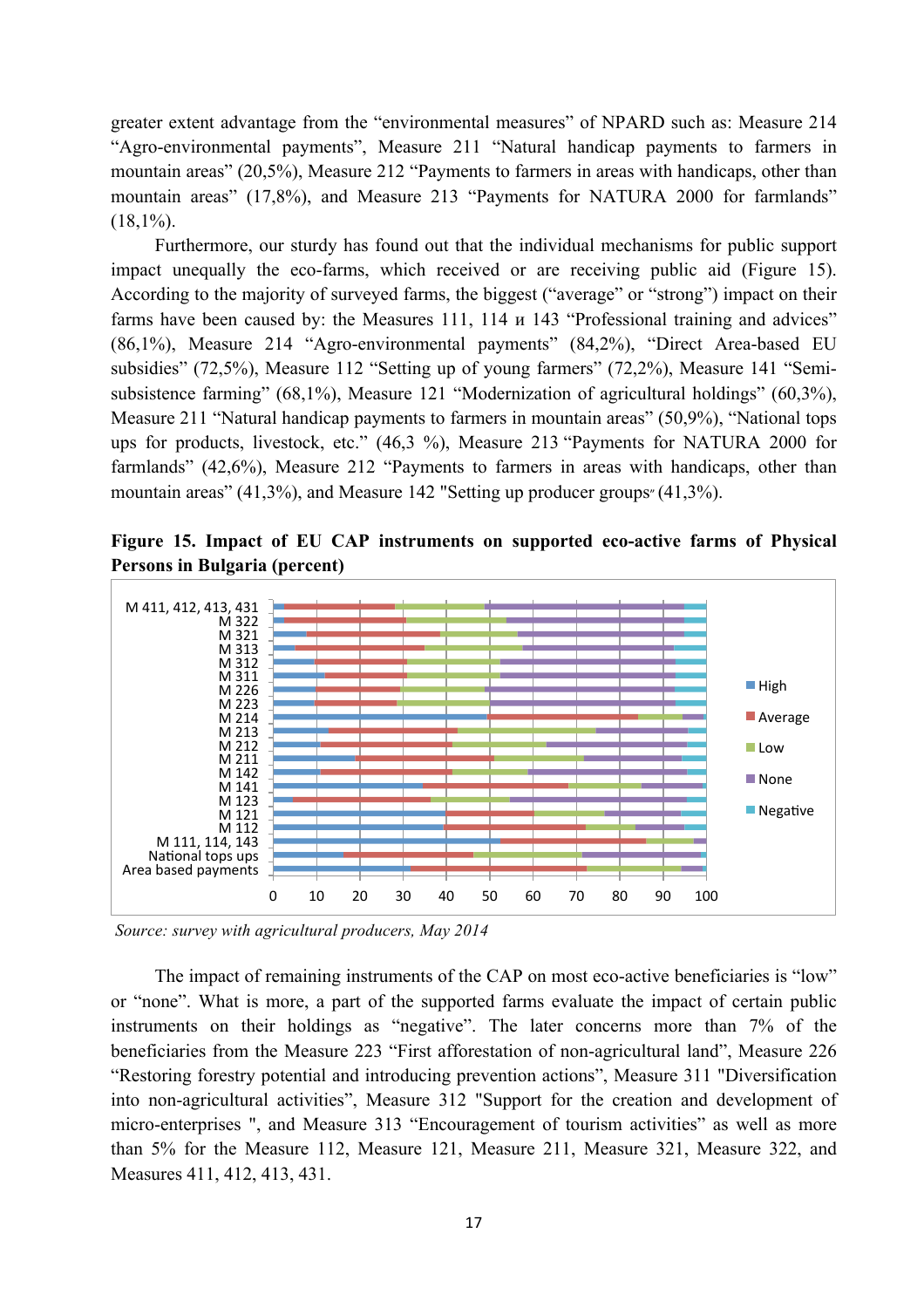Finally, there is a great variation in the level of public support and the impacts of individual instruments on farms of different type, specialization, and location (Bachev 2014).

## **Perspectives of eco-management in farms**

There is a substantial augmentation of public support (direct payments, NPARD measures, etc.) to small-scale farms in the new programming period for CAP implementation (2014-2020). Furthermore, there is a considerable increase in the support to environmental actions ("green payments", agri-ecology measures, etc.). There is also significant evolution in the market demands for eco-products and services internationally and increasingly domestically. Therefore, we could expect a further development and expansion of the improved eco-management as a perspective mode for a greater market inclusion in years to come.

Surveyed eco-active farms are with various plans (intentions) for the eco-management in near future.

The greatest part of the eco-active farms (46,3%) does not foresee any change in the ecoactivity in near future (Figure 16). However, a considerable fraction of them (32%) are having intentions to "expend the current eco-activities". At the same time, the share of farms, which are planning to restrict current eco-activity, is insignificant (1,5%).

# **Figure 16. Share eco-active farms of Physical Persons in Bulgaria with different intentions for environment protection in near future (percent)**



*Source: survey with agricultural producers, May 2014*

In near future, a relatively great number of all eco-active farmers are having intentions to "participate in agro-environmental measures of the NPARD" (31,7%), "eco-registration and certification" (17,4%), "receiving "area-based green payments from EU" (15,4%), and "introduction of new eco-products"  $(14,3\%)$ .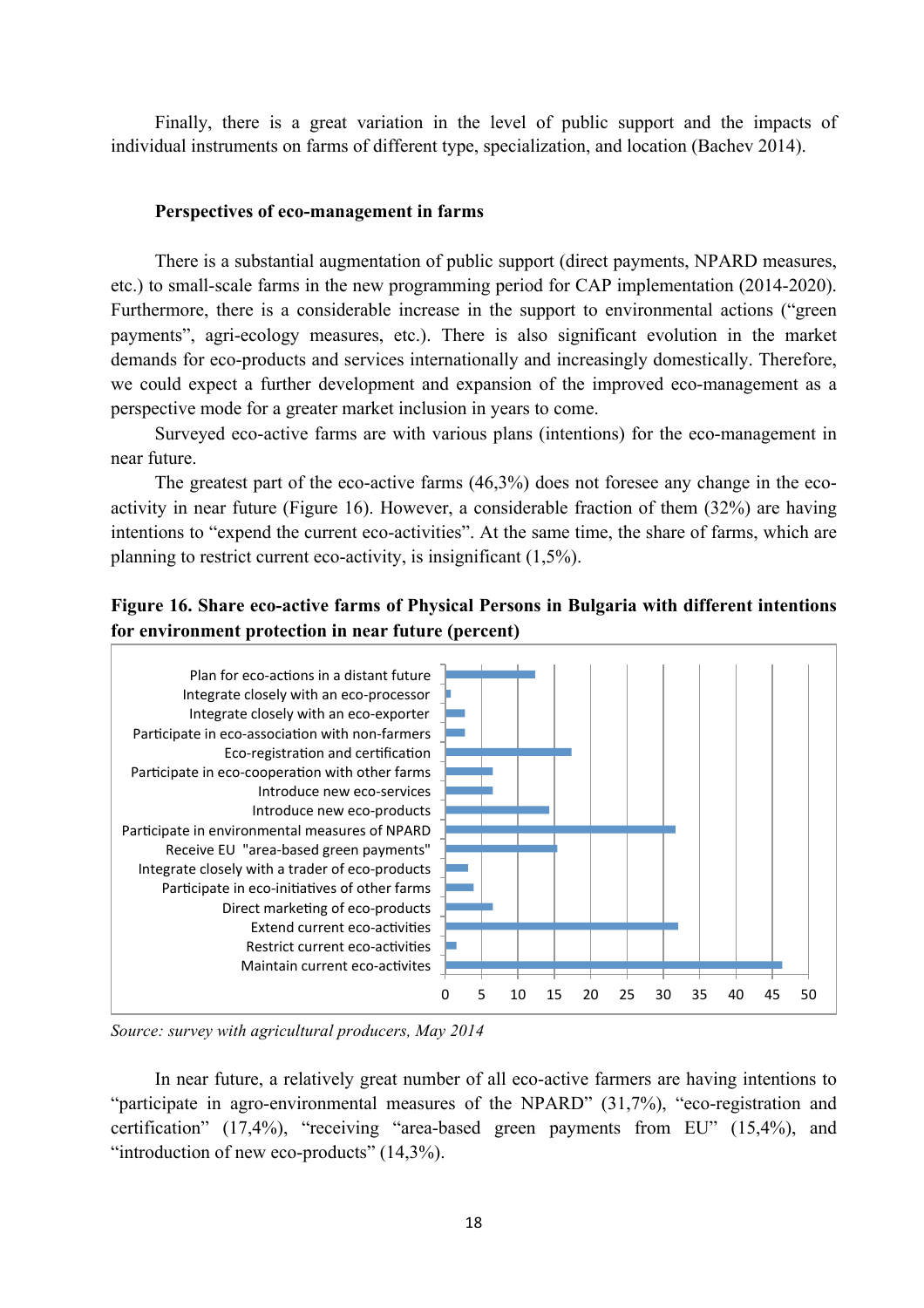Also a good portion of the farms are planning to apply new prospective modes of ecomanagement such as: "introduce new eco-services" (6,6%), "direct marketing of eco-products"  $(6,6\%)$ , and "participate in eco-cooperation with other farms"  $(6,6\%)$ .

Furthermore, a relatively smaller fraction of the surveyed farms also intends to "participate in eco-initiatives of other farms" (3,9%), "integrate closely with a trader of eco-products" (3,1%), "integrate closely with an eco-exporter" (2,7%), "participate in eco-association with non-farmers" (2,7%), and "integrate closely with an eco-processor" (0,8%).

Besides, a considerable share of the eco-active farms (12,4%) indicates having a "plan for eco-actions in a more distant future".

All these plans give a good insight on the prospects of development of environmental management in the eco-active farms and to a certain extent for the agricultural holdings in general.

### **Conclusions and recommendations**

This first large-scale study on forms, factors and efficiency of "eco-active" farms in Bulgaria have proved that enhanced eco-management is an efficient way for improving market inclusion of small-scale and semi-market holdings. There has been amelioration in economic efficiency, market access, sales, competitiveness, productivity, profitability, and vertical integration in a good proportion of farms implementing active eco-management strategy. Furthermore, this mode of management has been associated with increased ecological efficiency of farming activity and ultimately leads to a higher sustainability of farm enterprises.

The study has found out that the biggest part of eco-active farmers are with small farming experiences proving that the specific issue of "eco-management" is relatively new for Bulgarian farming. Organic production is a major form for eco-management, while other market, private, and collective forms are less frequently used. Furthermore, there is a great variation in the internal capability and the forms for eco-management in farms of different size, specialization and location.

To the greatest extent the eco-activity of farms is stimulated by the personal conviction and satisfaction of the farmer, participation in the public programs, received public subsidies, professional eco-training, access to farm and eco-advices, market competition, possibilities to increase profit, eco-benefits in longer-term, EU policies, and available eco-information and innovations.

In most eco-active farms the eco-management is associated with an augmentation in specialized costs for environment protection, overall production costs, long-term investments, overall management costs, and costs for acquiring information, training, and consultations, for studying regulations and standards, for participation in public support programs, for marketing of products and services, for private negotiations and contracts, for registrations, tests, certifications, etc., for cooperation with others, and for resolutions of disputes and conflicts.

The biggest impact on farms have been caused by the public support instruments like: Direct Area-based EU subsidies and National tops ups as well as NPARD's Measures "Professional training and advices", "Agro-environmental payments", "Setting up of young farmers", "Semi-subsistence farming", "Modernization of agricultural holdings", "Natural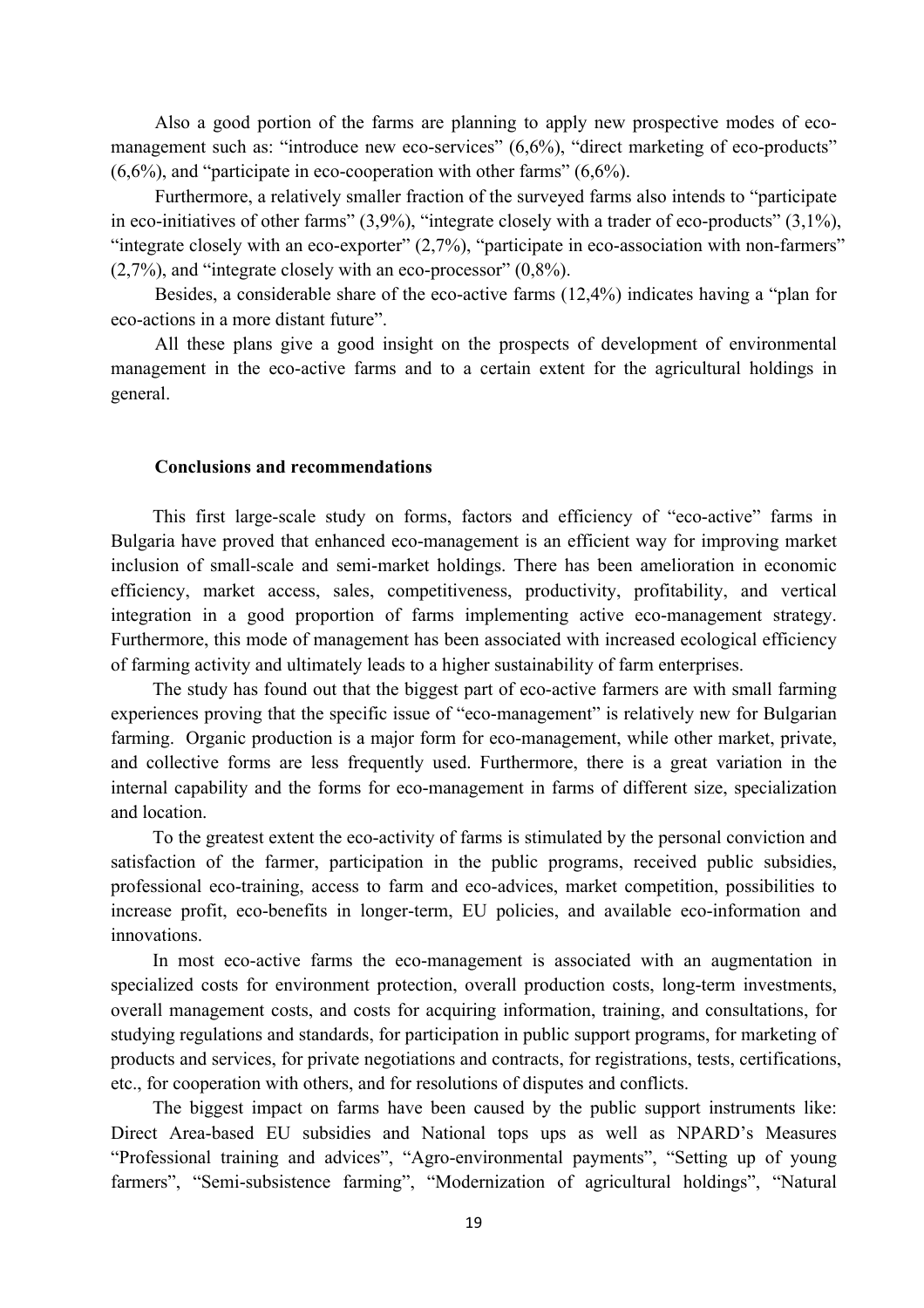handicap payments to farmers in mountain areas", "Payments for NATURA 2000 for farmlands", "Payments to farmers in areas with handicaps, other than mountain areas", and "Setting up producer groups".

Therefore, the enhanced eco-management is to be promoted as an effective strategy for increasing market inclusion of small-scale and semi-market holdings. Moreover, it is to be given a special public support (training, information, funding, partnership, preferences, etc.) to the "eco-active" farms having a higher knowledge and applying greatly the principles of environmentally friendly agriculture. The later would induce (implement, demonstrate advantages, inspire and involve others, etc.) the overall improvement of the agro-ecomanagement in the country.

Also more efforts are to be put to improve eco-competency of farms (particularly less capable stallholders) through education, training, consultation, advises, etc. All positive examples as well as prospective forms of eco-management, and their applicability and efficiency for different type of farms are to be widely popularized. Furthermore, special measures are to be taken to replicate the eco-active farm's model in general holdings through appropriate public support and incentives.

What is more, specific incentives, restrictions and impacts of enhanced eco-management in small-scale producers are to be identified and taken into account in the process of improvement of public policies and programs for eco-management. Simultaneously appropriate measures are to be put in place to compensate the increased farm's costs for producing "public and private eco-goods" (positive externalities) though direct support and/or creating favorable conditions for increased eco-spending in farming and entire agri-food supply chain.

Finally, more interdisciplinary, inter-organizational and international cooperation is needed for carrying out wider studies on eco-management as a way for market inclusion in order to better understand, identify, assess and popularized specific forms, factors and efficiency in farms of different types and countries.

## **References**

- Bachev H. (2011a): Issues and challenges for farm and enterprise diversification and integration of small scale farmers into value chains in EECA, paper presented at FAO Consultation on "Enabling Environment for producer-agribusiness linkages in EECA", Ankara 29 November – 1 December, 2011.
- Bachev H. (2011b): Including small-scale dairy farms in a supply chain in Plovdiv, Bulgaria, in E. Biénabe, J. Berdegué, L. Peppelenbos and J. Belt (editors), Reconnecting Markets, Innovative Global Practices in Connecting Small Scale Producers with Dynamic Food Markets, Gower Publishing Ltd, Surrey. 47-65.
- Bachev H. (2014): Environmental Management in Agriculture, Mechanisms, Forms and Efficiency, LAP LAMBERT Academic Publishing.
- Bachev, H., N. Koteva, and M.Mladenova (2014). The Effects of Implementing European Policies in Agricultural Holdings in The Republic of Bulgaria, Economika-21, Vol.4, 1, 90-106.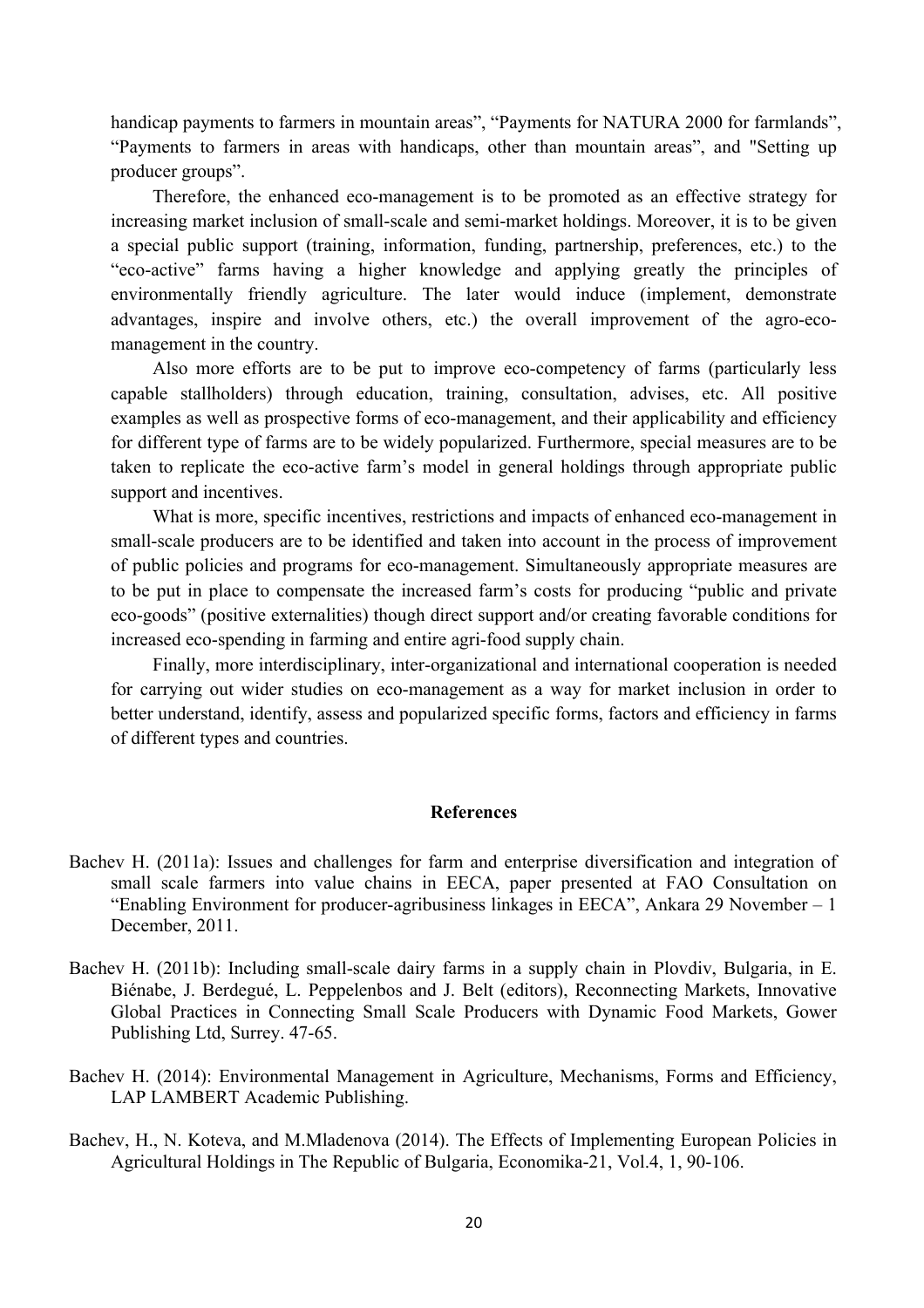- Biénabe E., J. Berdegué, L. Peppelenbos and J. Belt (editors) (2011): Reconnecting Markets, Innovative Global Practices in Connecting Small Scale Producers with Dynamic Food Markets, Gower Publishing Ltd, Surrey.
- Bitzer V., J.Wijk, B. Helmsing, and V. Linden (2009): Partnering to facilitate smallholder inclusion in value chains, Paper presented at the EADI Seminar "Promoting sustainable global value chains: the role of governance", Maastricht School of Management, November 26, 2009.
- Harris P., A. Brownet, H. Barrett, and K. Cadoret (2001): Facilitating the Inclusion of the Resource-Poor in Organic Production and Trade: Opportunities and Constraints Posed by Certification, Contract Number CNTR 00 1301 For Rural Livelihoods Department, Department for International Development, February 2001.
- Guidi D. (2011): Sustainable Agriculture Enterprise: Framing Strategies to Support Smallholder Inclusive Value Chains for Rural Poverty Alleviation, CID Working Paper No. 53, October 2011.
- MAF (2010): Agrarian paper, Ministry of Agriculture and Food, Sofia.
- Marscheke M. and A. Wilkings (2014): Is certification a viable option for small producer fish farmers in the global south? Insights from Vietnam, Marine Policy, Volume 50, Part A, 197–206.
- Murphy S. (2012): Changing Perspectives: Small-scale farmers, markets and globalization, IIED/Hivos, London/The Hague.
- Perez-Aleman P. (2008): Building Value at the Top and Bottom of the Global Supply Chain: MNC-NGO Partnerships and Sustainability, California Management Review, Vol. 51, No. 1, 24-49.
- Prato B. and R. Longo (2012): Empowerment of poor rural people through initiatives in agriculture and natural resource management, in Poverty reduction and Pro-Poor Growth: the role of empowerment, OECD.
- Silva A., M. Leite, F. Clemente, and R. Perez (2014): Contract Farming: Inclusion of Small Scale Farmers in the Brazilian Biodiesel Production Chain, Draft Version of a Chapter to be published in the Book: "Contract Farming For Market Access", FAO/IAAE.
- Sharma V., K. Kumar, and R.Singh (2009): Determinants of Small-Scale Farmer inclusion in Emerging Modern Agrifood Markets: A Study of the Dairy Industry in India, W.P. No. 2009-02- 01, February 2009, Indian Institute of Management, Ahmedabad. http://www.iimahd.ernet.in/publications/data/2009-02-01Sharma.pdf
- Taylor D. (2008): Does One Size Fit All? Small Farms and U.S. Meat Regulations, Environ Health Perspect. 2008 Dec; 116(12) http://www.ncbi.nlm.nih.gov/pmc/articles/PMC2599784/
- Torero M. (2011): A framework for Linking Small Farmers to Markets, Paper presented at the IFAD Conference on New Directions for Smallholder Agriculture, 24-25 January, 2011 http://www.ifad.org/events/agriculture/doc/papers/torero.pdf